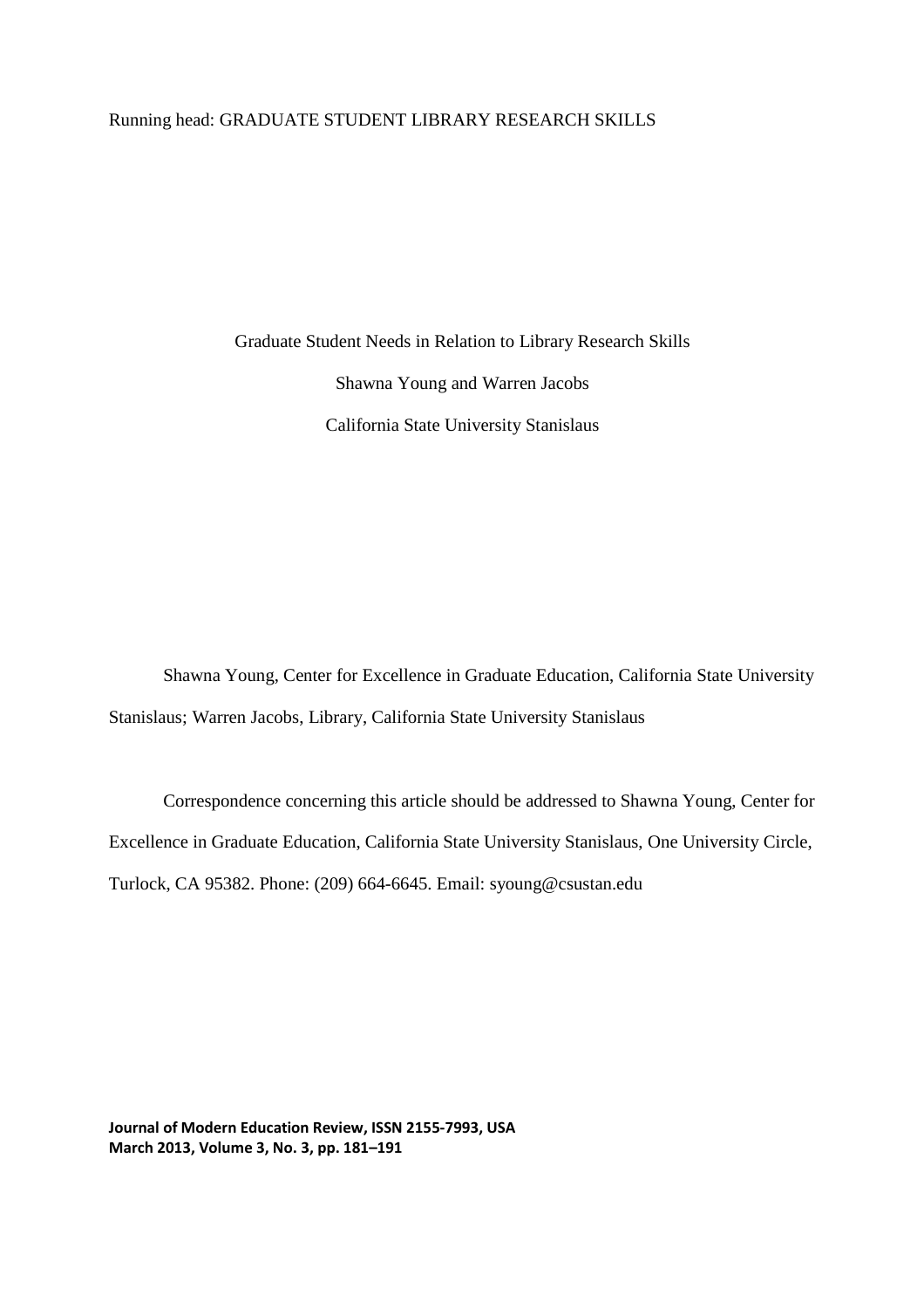# Graduate Student Needs in Relation to Library Research Skills

# **Abstract**

Traditionally, graduate study includes a research component, requiring library skills to locate relevant literature. Upon matriculation into graduate programs, many students are underprepared in library research skills, making library instruction a priority for the success of graduate students. This qualitative study, utilizing emergent design, was developed to help identify needs of graduate students in relation to library research skills. Based on findings of this study, the coinvestigators offer recommendations for the support of graduate students with respect to library research skills.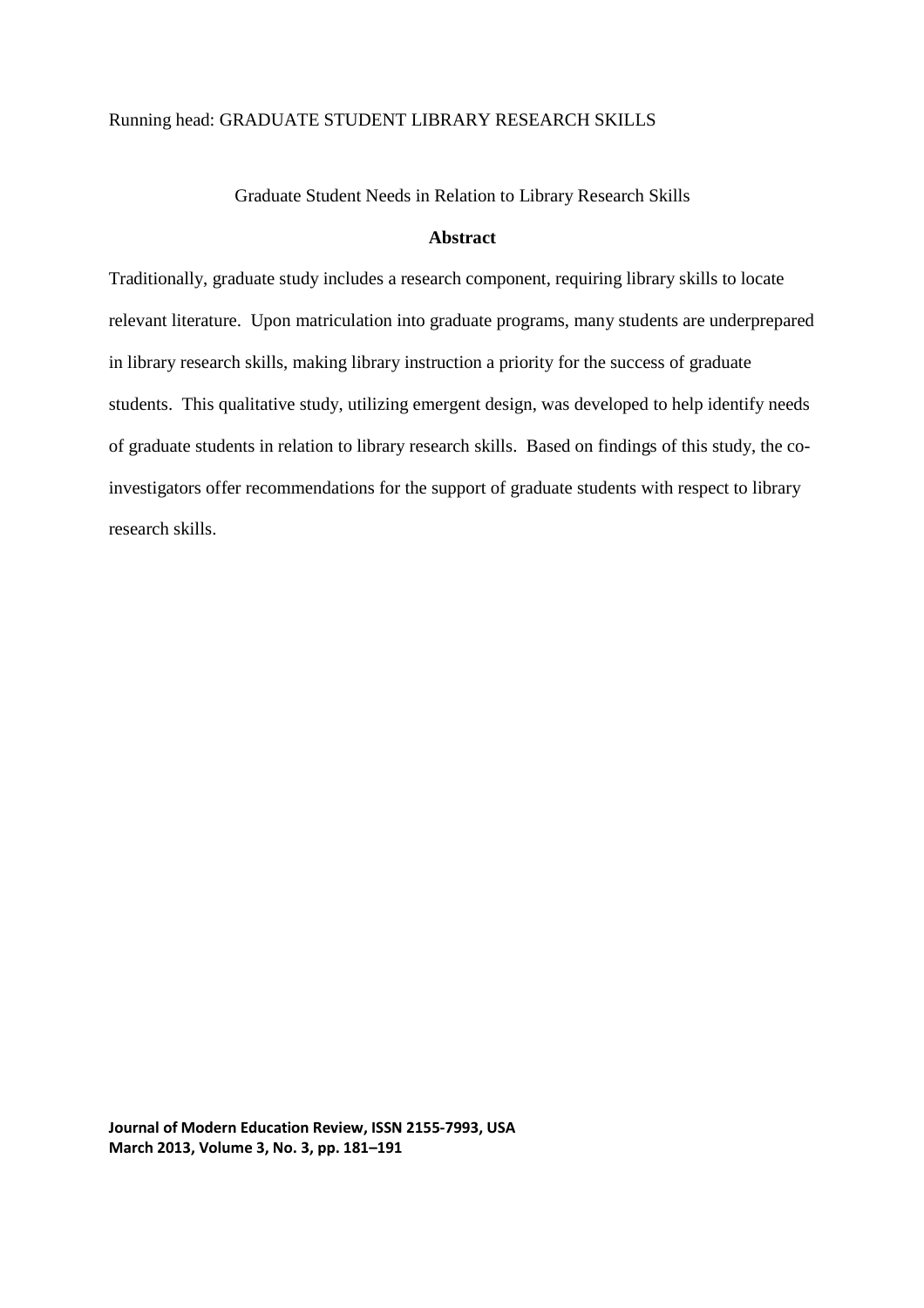#### Graduate Student Needs in Relation to Library Research Skills

### **Background**

Traditionally, graduate study includes a research component, requiring library skills to locate relevant literature (Miller, Chabot, & Messina, 2009). Upon matriculation into graduate programs, many students are underprepared in library research skills (Chu & Law, 2007; Jiao & Onwuegbuzie, 2001), making library instruction a priority for the success of graduate students (Collins & Veal, 2004).

### **Library Anxiety**

Research suggests there can be anxiety related to use of library resources because of lack of corresponding knowledge and skills, which in turn can contribute to reduced confidence as a graduate student, which can result in procrastination and/or avoidance, which ultimately can impact academic achievement.

Adult learners will be expected to use online databases to perform research for their course assignments. Block (2007) studied re-entry students completing their graduate programs through distance learning. In cases where re-entry students did not have previous opportunities to perform research using online databases, library anxiety ensued (Block, 2007). Collins and Veal (2004) found that an adult learner with the highest level of library anxiety had a negative self-perception of his/her ability to access information using the Internet for research.

 Information literacy instruction facilitates searching skills and enhances students' confidence when performing research (Collins & Veal, 2004). Librarians should furnish knowledge-based instruction in the use of relevant databases, along with hands-on computer instruction to develop skills in accessing information (Collins & Veal, 2004).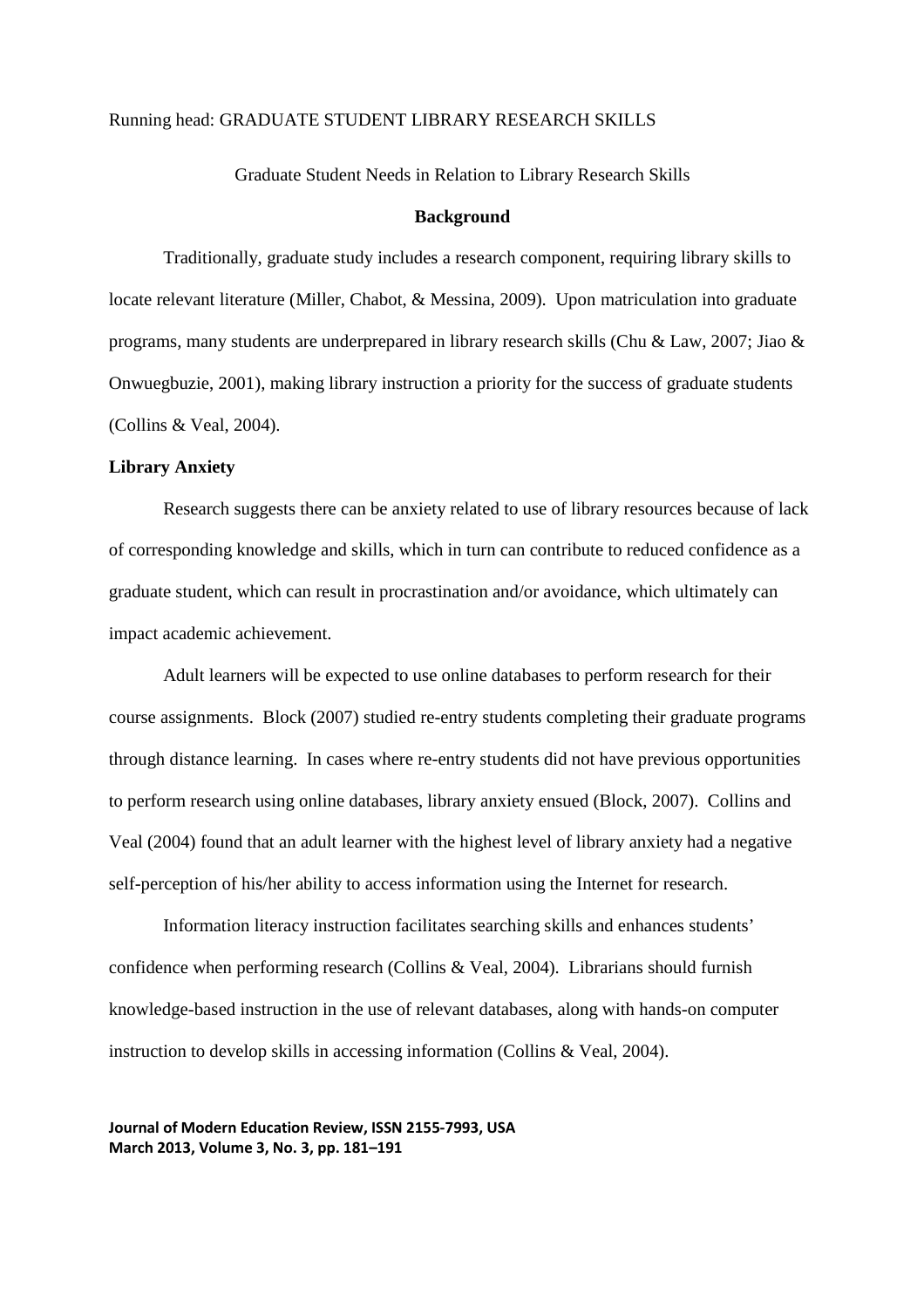Jiao and Onwuegbuzie (1998; 1999a; 1999b; 2001) researched the causes of library anxiety. They determined that graduate students possessing the highest level of perfectionism will suffer from library anxiety (Jiao & Onwuegbuzie, 1998). Other behaviors that indicate library anxiety include procrastination and search avoidance (Jiao & Onwuegbuzie, 1998).

 Perfectionism and library anxiety are thought to be the causes for graduate students' failure to complete their thesis or dissertation (Jiao & Onwuegbuzie, 1998). Interestingly, Jiao and Onwuegbuzie (1999a) found that library-anxious graduate students were not worried in any other area of their lives. In a study of 148 graduate students, the researchers determined that library-anxious students perceive themselves as incompetent in comparison with other students who are thought to be more proficient at performing research (Jiao & Onwuegbuzie, 1999b). In order to gain social acceptance and avoid embarrassment, a graduate student who believes he/she is incompetent will struggle to keep his/her incompetence hidden rather than seek assistance from a librarian or instructor (Jiao & Onwuegbuzie, 1999b; Kwon, Onwuegbuzie, & Alexander, 2007). This self-defeating behavior could demonstrate the relationship between library anxiety and social acceptance (Jiao & Onwuegbuzie, 1999b).

Search avoidance might indicate learned helplessness due to a perception of unrealistic standards prescribed by others (Jiao & Onwuegbuzie, 1999b). Librarians and teaching faculty should not assume that graduate students' reading and note-taking skills are adequate (Jiao & Onwuegbuzie, 2001).

**Journal of Modern Education Review, ISSN 2155-7993, USA March 2013, Volume 3, No. 3, pp. 181–191** Library anxiety can cause behaviors that, left unchecked, may lead to a repeating cycle of procrastination and search avoidance (Jiao & Onwuegbuzie, 2001; Onwuegbuzie & Jiao, 2000). Procrastination increased library anxiety leading to further deterioration of the student's study habits (Jiao & Onwuegbuzie, 2001; Onwuegbuzie & Jiao, 2000). Procrastination results from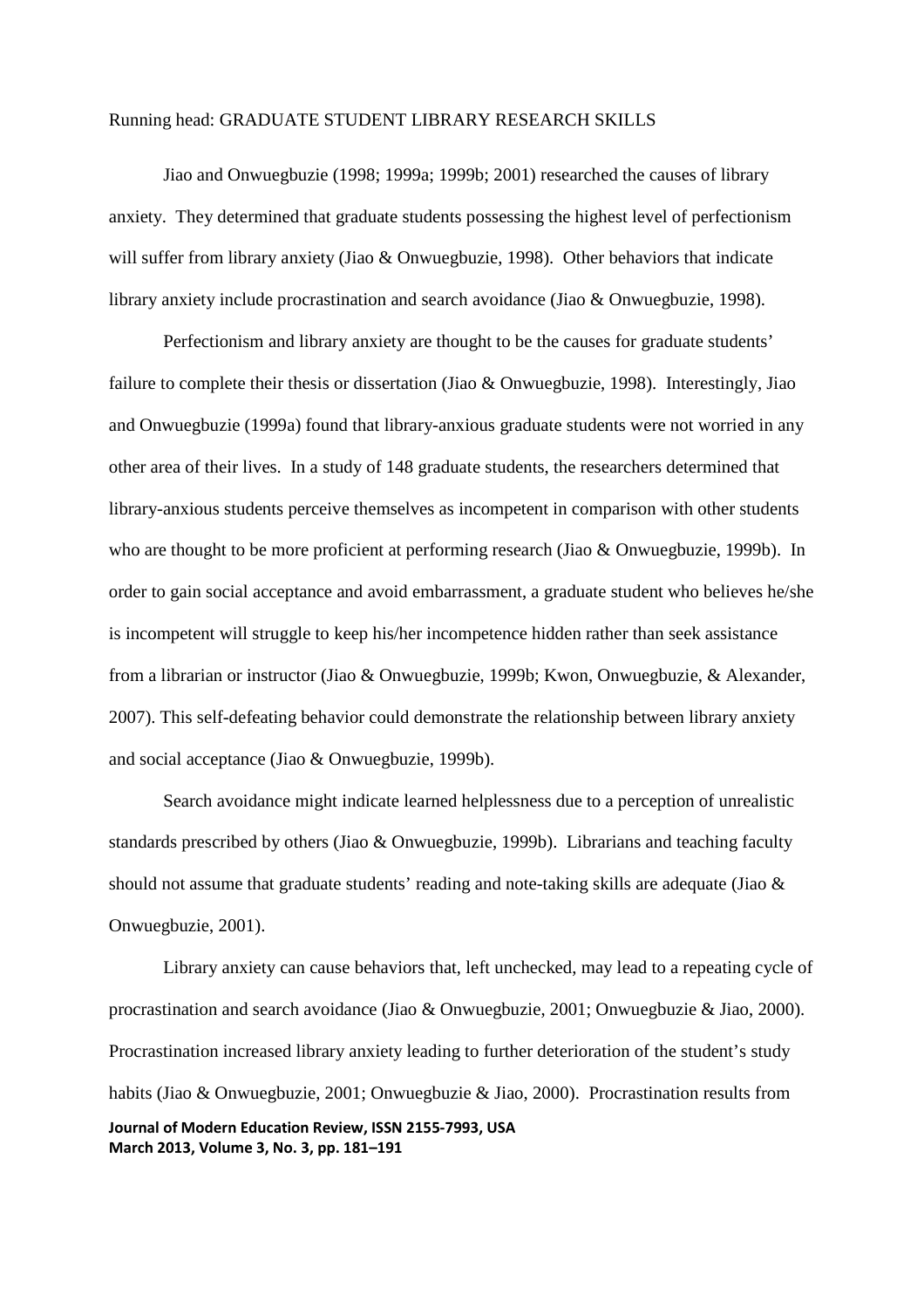fear of failure and task aversiveness (Onwuegbuzie & Jiao, 2000). Onwuegbuzie and Jiao (2000) suggest that instructional librarians and academic advisors should collaborate to assist graduate students in focusing on the search process rather than any anxiety that they might be experiencing.

 Kwon et al. (2007) found a link between a graduate student's disposition towards critical thinking and library anxiety. A weak disposition to critical thinking led to a higher level of library anxiety (Kwon et al., 2007).

Onwuegbuzie and Jiao (1998) determined that a graduate student's level of persistence during the search process is a likely predictor of library anxiety. When faced with difficulties in the search process, graduate students may experience feelings of uncertainty or helplessness, self-defeating thoughts, and mental disorganization, which decrease persistence while increasing library anxiety (Onwuegbuzie & Jiao, 1998). To counteract library anxiety, instructional librarians and teaching faculty should provide hands-on practice that leads to positive experiences when searching for information (Onwuegbuzie & Jiao, 1998).

 Self-perception plays a part in library anxiety (Onwuegbuzie & Jiao, 2004). Graduate students with low levels of academic self-perception doubt their ability to reach their academic goals (Onwuegbuzie & Jiao, 2004). Older students with high levels of academic achievement, students with clearly defined learning styles, and graduate students with the highest levels of procrastination may experience library anxiety (Onwuegbuzie & Jiao, 2004).

### **Database Searching and Information-Seeking Behavior**

**Journal of Modern Education Review, ISSN 2155-7993, USA March 2013, Volume 3, No. 3, pp. 181–191** Miller et al. (2009) studied graduate students as they searched for scientific information in a database. They found that a systematic process of four steps was the best method for finding relevant articles on their research topic (Miller et al., 2009). Graduate students should first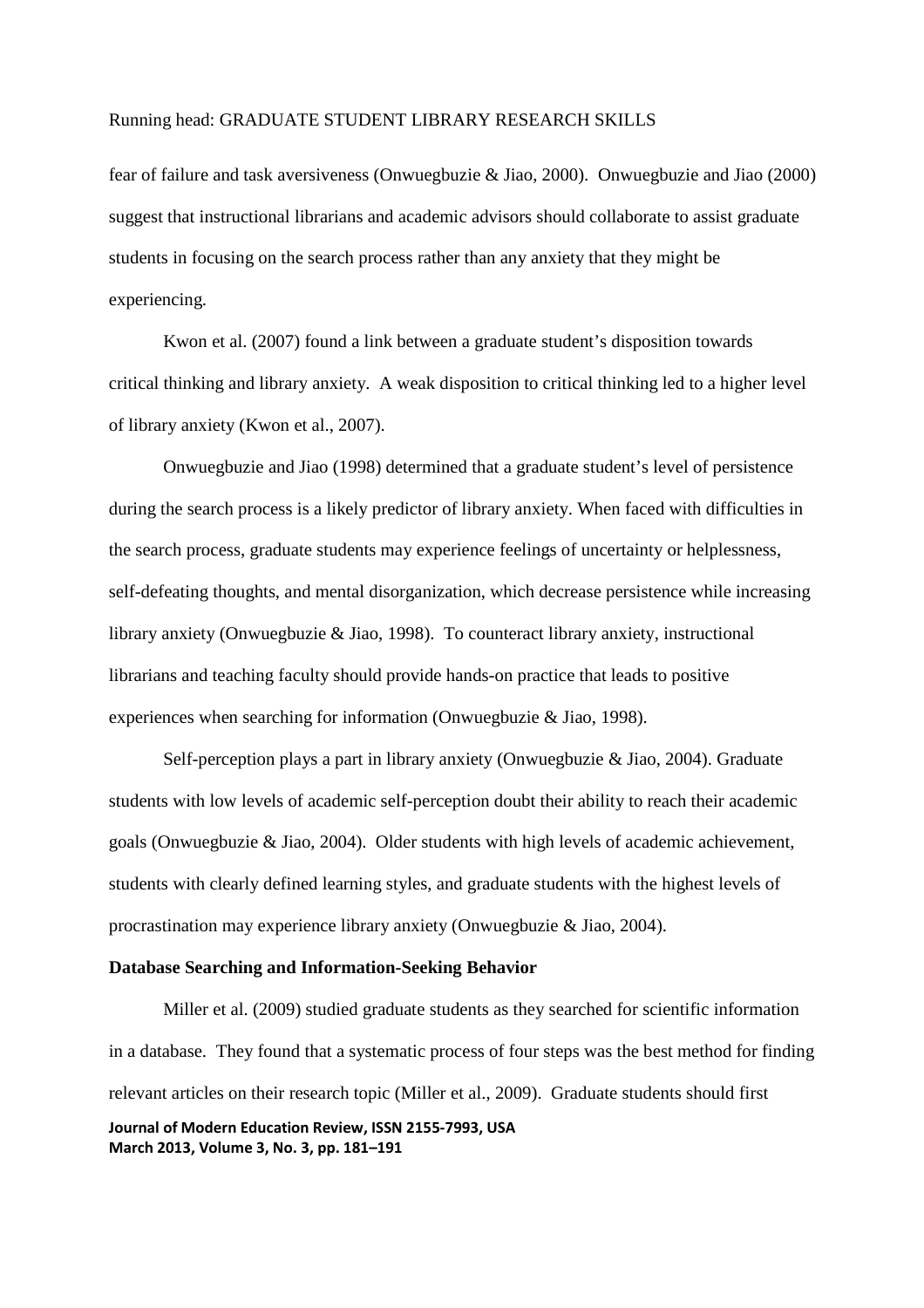search for information, then sort the results by publication date or number of times the article was cited, inspect the abstracts to determine if there are relevant articles, and repeat the entire process to find additional relevant literature (Miller et al., 2009).

Previous Internet searching experience predicts the sophistication of searching strategies used by graduate students (Korobili, Malliari, & Zapounidou, 2011; Wu &Tsai, 2007). Despite prior use of library databases, doctoral students at the University of Parma start new research using Google (Vezzosi, 2009). Students do not like to invest the time and effort needed to learn how to search in complex databases (Vezzosi, 2009). Graduate students choose ease of use when deciding which databases or search engines in which to search for information (Kuruppu & Gruber, 2006). For students who lack the advanced searching skills that would improve the precision of their results, convenience is the most important aspect of the retrieval process rather than the quality of information sources (Kuruppu & Gruber, 2006).

Graduate students utilizing a database with a thesaurus-enhanced search interface are more likely to find the information they are seeking (Shiri & Revie, 2006). By using search terms from the thesaurus, users will find more precise and relevant results (Shiri & Revie, 2006).

Graduate students may be computer literate but may not possess the searching skills needed to find relevant information on their research topics (Chu & Law, 2007). Many graduate students are unaware of the print and electronic resources available from the library (Kuruppu & Gruber, 2006). Kuruppu and Gruber (2006) determined that graduate students are uncomfortable when asking a librarian for assistance due to a belief that they should already know how to use an academic library.

**Journal of Modern Education Review, ISSN 2155-7993, USA March 2013, Volume 3, No. 3, pp. 181–191** Students at the graduate level benefit from information literacy instruction (Chu & Law, 2007). As doctoral students in education learned about keyword searching, their search queries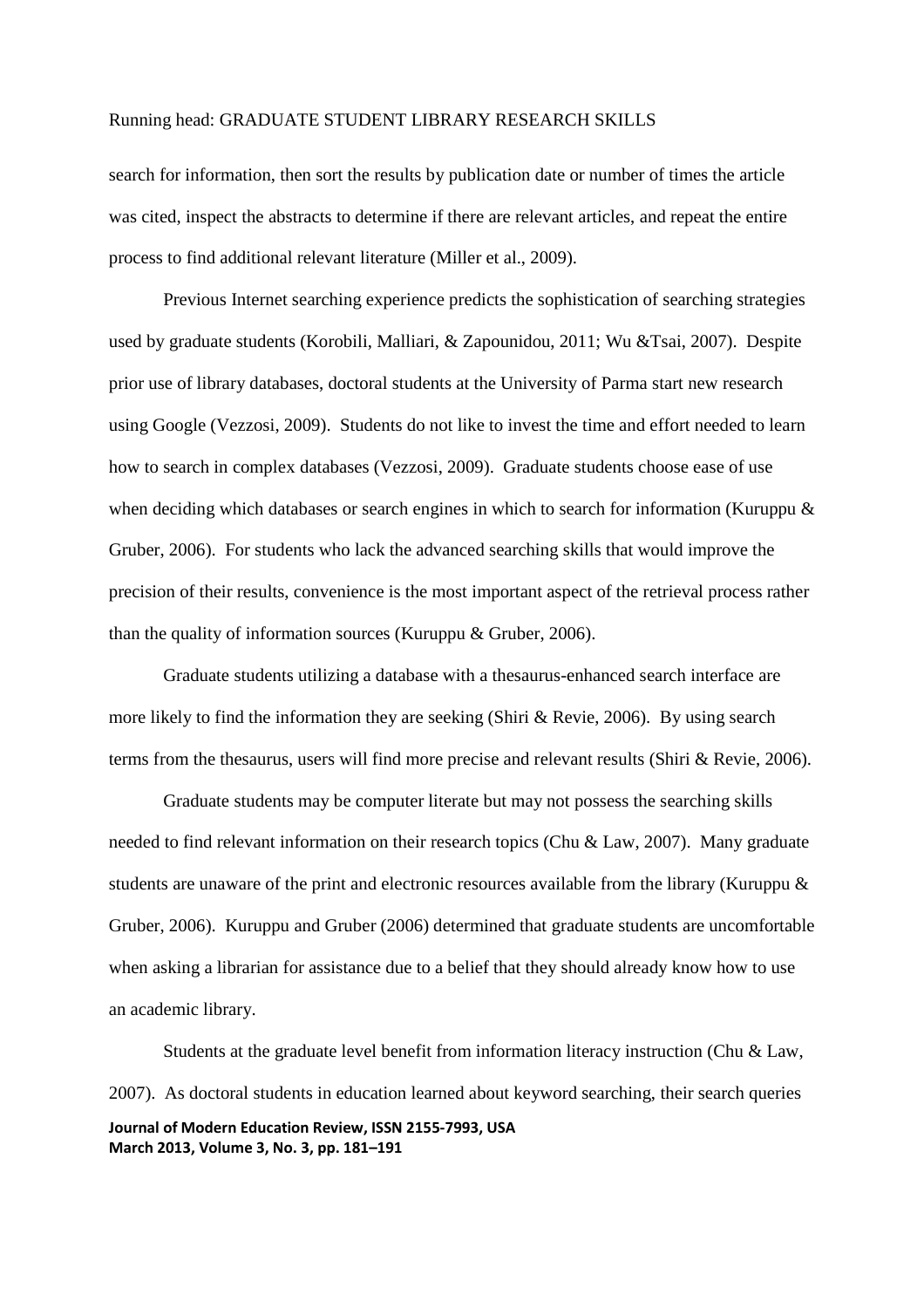became more complex (Chu & Law, 2007). Recognition of the importance of searching skills leads to more frequent use of those skills when seeking information (Chu & Law, 2007). Depending upon the context of the search, researchers can ascertain distinctive patterns in the information-seeking behavior of graduate students (Kim, 2009).

Emde, Morris, and Claassen-Wilson (2009) found that graduate students are not interested in experimenting with new discovery tools. Graduate students will return to the databases where they had previous success in finding relevant information (Emde et al., 2009; Kuruppu & Gruber, 2006). In testing of 61 post-graduate students, researchers examined humansystem interaction and user satisfaction with the display and features to determine the reasons for a preference of databases (Vilar & Zumer, 2008).

# **High Impact Library Instruction Practices**

Due to the complexity of searching for information in an online database, re-entry students may experience library anxiety and computer anxiety (Bellard, 2007). In a study of reentry students in the Master's of Social Work program at Adelphi University, Bellard (2007) found that the students were unfamiliar with online library resources. After students were exposed to databases and catalogs in a non-credited information competence workshop, additional time and practice were needed to alleviate anxiety and promote student success (Bellard, 2007). Students felt that the information competence instruction provided in the workshop should be integrated into the Social Work program curriculum (Bellard, 2007).

**Journal of Modern Education Review, ISSN 2155-7993, USA March 2013, Volume 3, No. 3, pp. 181–191** In a survey of graduate students at the University of Notre Dame, Kayongo and Helm (2010) found that 44% of the students surveyed did not utilize reference librarian services. Since many graduate students are unaware of the library resources and services that are available, librarians are advised to reach out to graduate students early in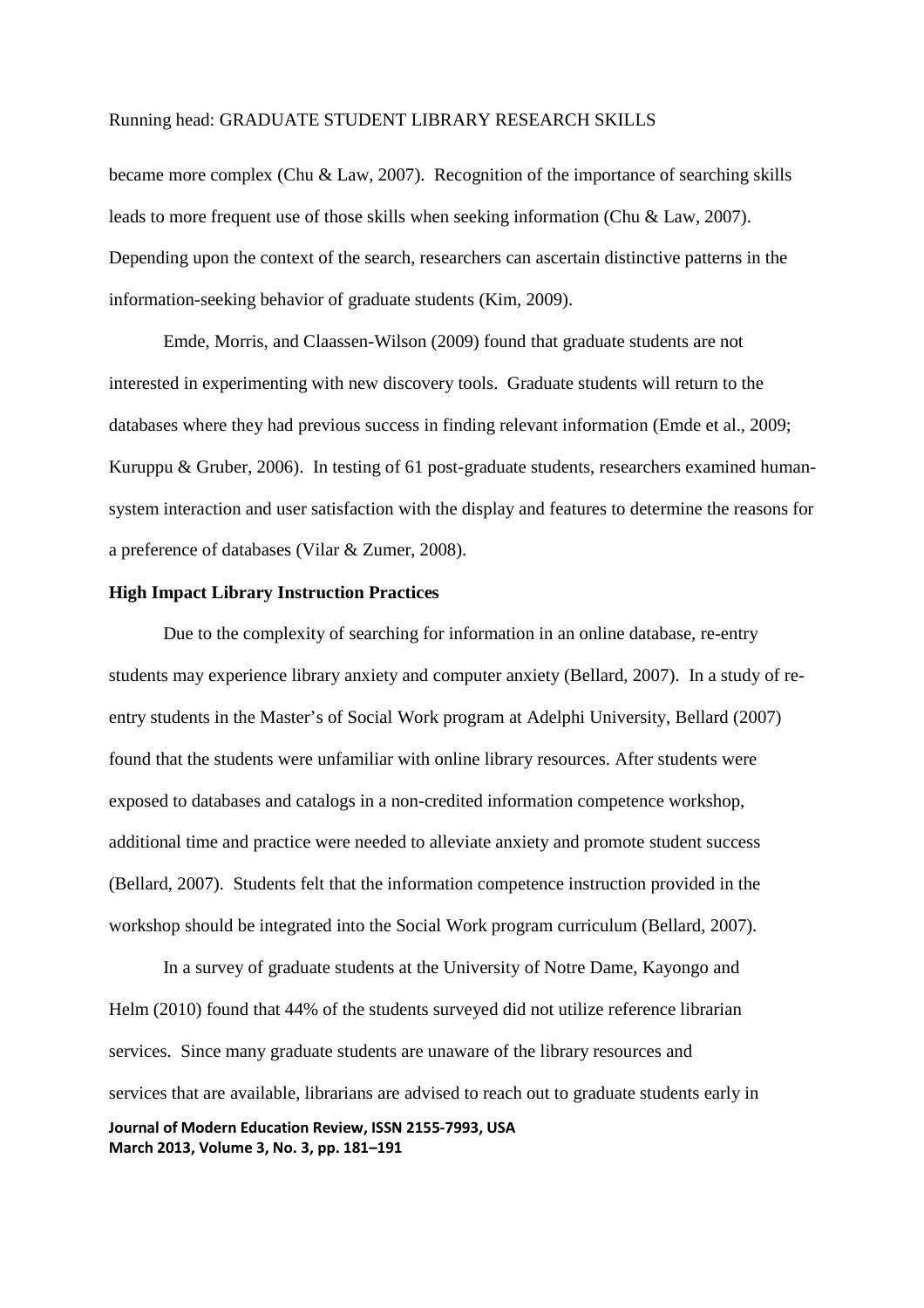their academic careers (Fidzani, 1998; Rempel, 2010; Rempel & Davidson, 2008).

Librarians should provide information literacy instruction at the time when students need assistance and will be most receptive (Kayongo & Helm, 2010; Lei, 2008). A skills audit helped librarians at Australian National University to identify courses that would meet student needs for information literacy instruction (Perrett, 2004). The literature review workshops at Oregon State University enabled librarians to assist graduate students in becoming scholars (Rempel, 2010; Rempel & Davidson, 2008). Disciplinary and programmatic differences impacted the type of research assistance needed (Rempel, 2010; Rempel & Davidson, 2008).

Hoffman, Antwi-Nsiah, Feng, and Stanley (2008) found that graduate students at the University of Western Ontario have a preference for subject-specific online workshops. Topics of interest include research strategies, use of citation tools like RefWorks, and currency tools for scholarly literature (Hoffman et al., 2008). Lechner (2007) developed an online tutorial on the CINAHL database that enhanced the process of finding health sciences articles in comparison to a traditional classroom presentation.

 A collaboration of librarians and teaching faculty led to the development of a library training unit for graduate students in education (Blummer, Kenton, & Song, 2010). Students explored the library's website, learned about the best databases for educational research, performed advanced searches for information on their research topics, documented their sources using American Psychological Association (APA) format, and constructed a literature review (Blummer et al., 2010).

**Journal of Modern Education Review, ISSN 2155-7993, USA March 2013, Volume 3, No. 3, pp. 181–191** An important component of information literacy instruction for graduate students is the assessment of instruction and learning outcomes (Emmett & Emde, 2007). Instruction librarians may assess several learning outcomes for a credit course or select one or two learning outcomes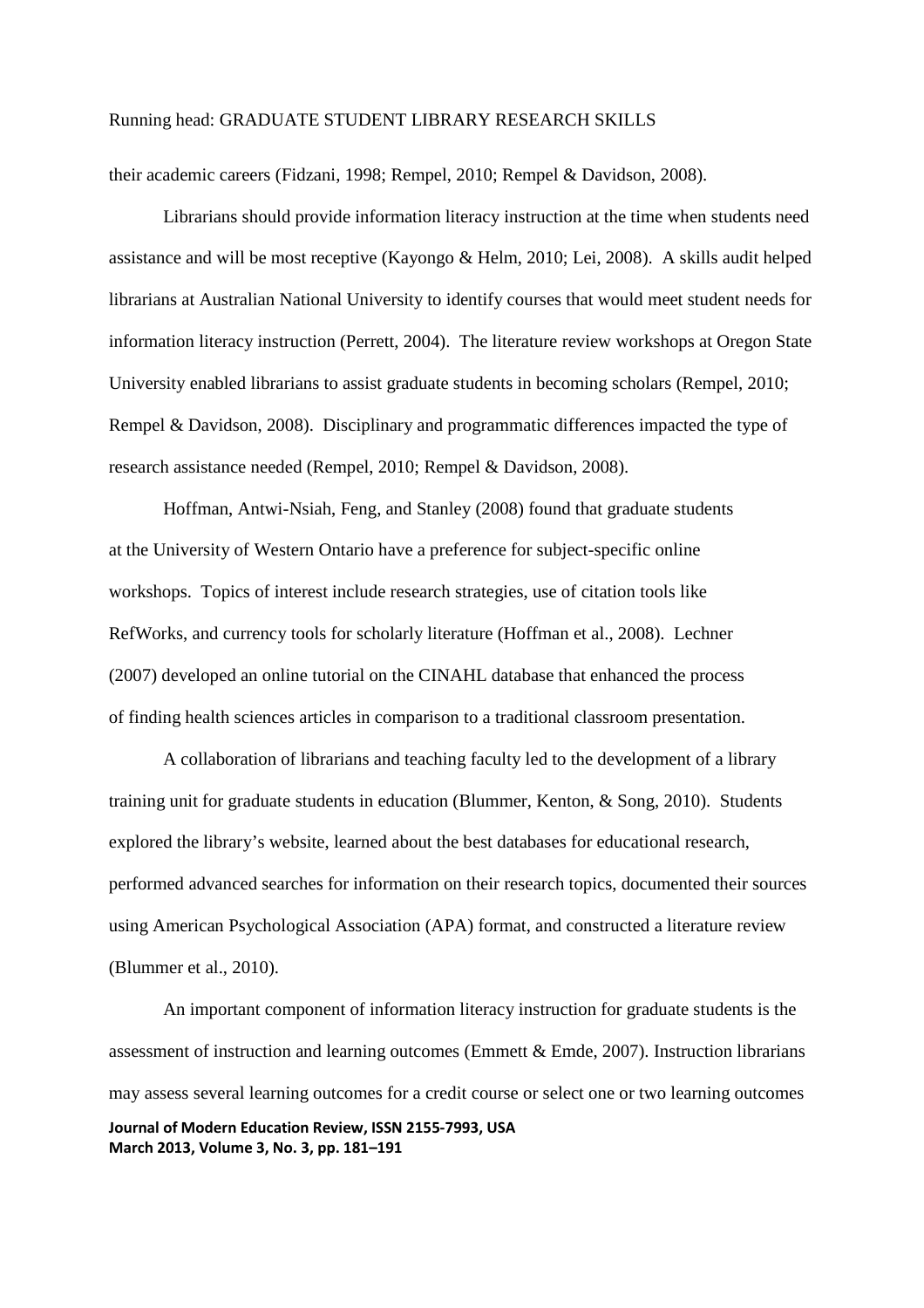for a research skills workshop (Emmett & Emde, 2007). Emmett and Emde (2007) have identified assessments that use problem-based scenarios as the best way to determine the development of information competencies.

# **Information Literacy Competency Standards**

 The Association of College and Research Libraries (ACRL) has developed *Information Literacy Competency Standards for Higher Education* that transcends specific disciplines, defining dispositions of successful students in the higher education setting. With an emphasis on developing skills that enable synthesis and critical evaluation of information in support of lifelong learning, five standards, each with several specific performance indicators, have been developed so that librarians and other higher education faculty can identify essential competencies, design curricula to help students achieve those competencies, and develop assessment tools to evaluate how well students are meeting those desired outcomes (ACRL, 2000). The standards include the following:

- 1) The information literate student determines the nature and extent of the information needed.
- 2) The information literate student accesses needed information effectively and efficiently.
- 3) The information literate student summarizes the main ideas to be extracted from the information gathered.
- 4) The information literate student, individually or as a member of a group, uses information effectively to accomplish a specific purpose.
- 5) The information literate student understands many of the economic, legal, and social issues surrounding the use of information and accesses and uses information ethically and legally (ACRL, 2000).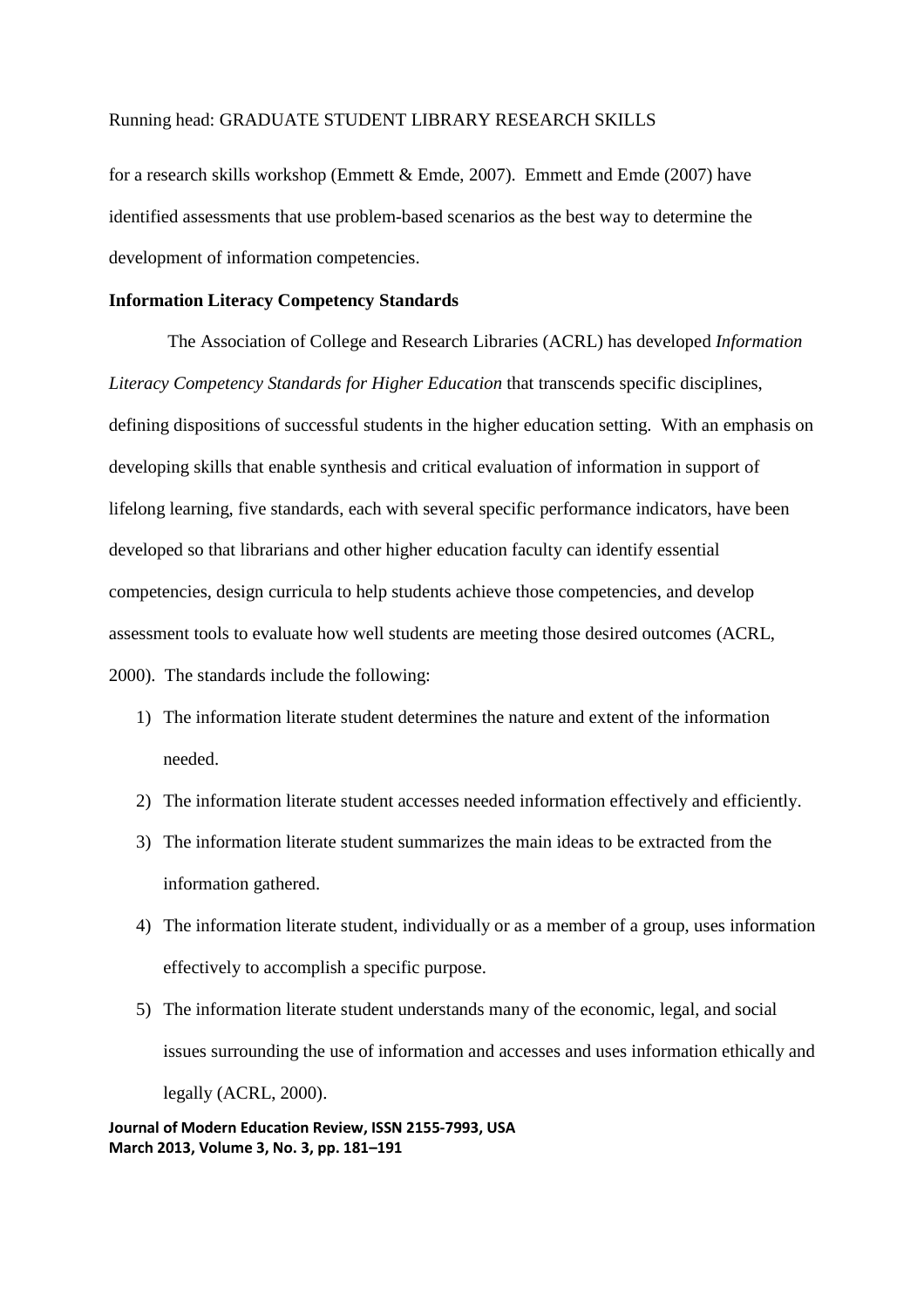### **Purpose and Research Questions**

Given the necessary information literacy competencies of graduate students and associated challenges and anxiety, this study was developed to help identify needs of graduate students in relation to library research skills with the intent of informing the development of high impact library instruction for graduate students. With this purpose in mind, the following research questions were developed:

- 1) What did graduate students report wanting to learn about library research methods?
- 2) What did graduate students report they learned from a library research skills workshop?
- 3) What did graduate students report they wanted to learn more about, having participated in a library research skills workshop, with respect to library research skills?

#### **Methods**

**Journal of Modern Education Review, ISSN 2155-7993, USA** This was a qualitative study utilizing grounded theory emergent design to identify emergent themes. Purposive sampling was employed among 52 participants in 11 of *Graduate Research Strategies Workshops* delivered by the university's librarian faculty at California State University Stanislaus, a public, master's comprehensive, Hispanic-serving Institution that offers 24 master's programs and one doctoral program. The library workshops were delivered by library faculty, and sponsored through the University's Center for Excellence in Graduate Education. All workshop participants filled out a workshop participation survey, originally intended for program improvement. The workshop participation survey included open-ended questions, as well as participant contact information and the graduate program in which the student is enrolled. The open-ended questions included the following: 1) What do you want to accomplish from participating in this workshop?, 2) What did you accomplish from participating in this workshop?, and 3) What would you have liked to learn more about during this workshop?.

**March 2013, Volume 3, No. 3, pp. 181–191**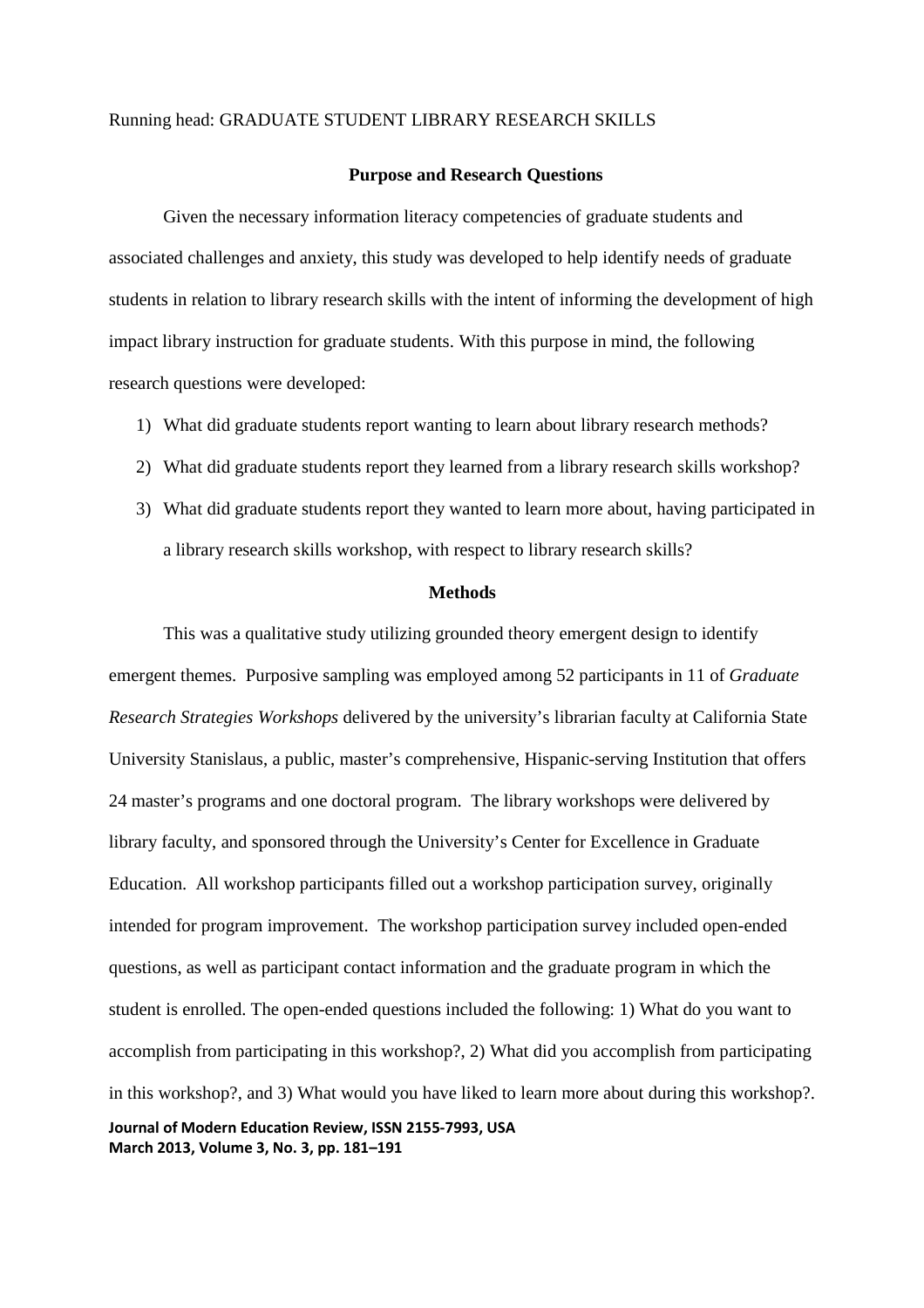The workshop format included the following main elements: 1) a presentation on key research strategies for graduate students, 2) a demonstration of useful research and citation style resources, and 3) time for students to explore search tools in their disciplines and develop their research strategies.

The co-investigators used purposive sampling to select participants from the workshop participation surveys to help ensure a distribution of subjects by graduate programs, gender, and ethnicity. The co-investigators contacted potential research subjects via email, requesting participation in the study. Based on responses (agree/decline), the researchers continued to draw from the workshop participants until a reasonable number of participants were attained. The final participant number for the follow-up survey component of the study included five graduate students, spanning four programs.

Two data sources were used to identify emergent themes: 1) written responses in the open-ended "Graduate Research Strategies Workshop" participation surveys developed for program improvement purposes, and 2) follow-up electronic surveys with the subjects who agreed to participate. The workshop surveys were collected at the conclusion of each session. From 11 workshops, 52 workshop participation surveys were collected.

The follow-up surveys included the following questions:

- 1. How do you usually perform research for a course assignment or research paper? Please describe your research process.
- 2. How effective is this method for finding relevant information?
- 3. What are your feelings about library research?
- 4. What are the reasons you attended the Research Strategies workshop?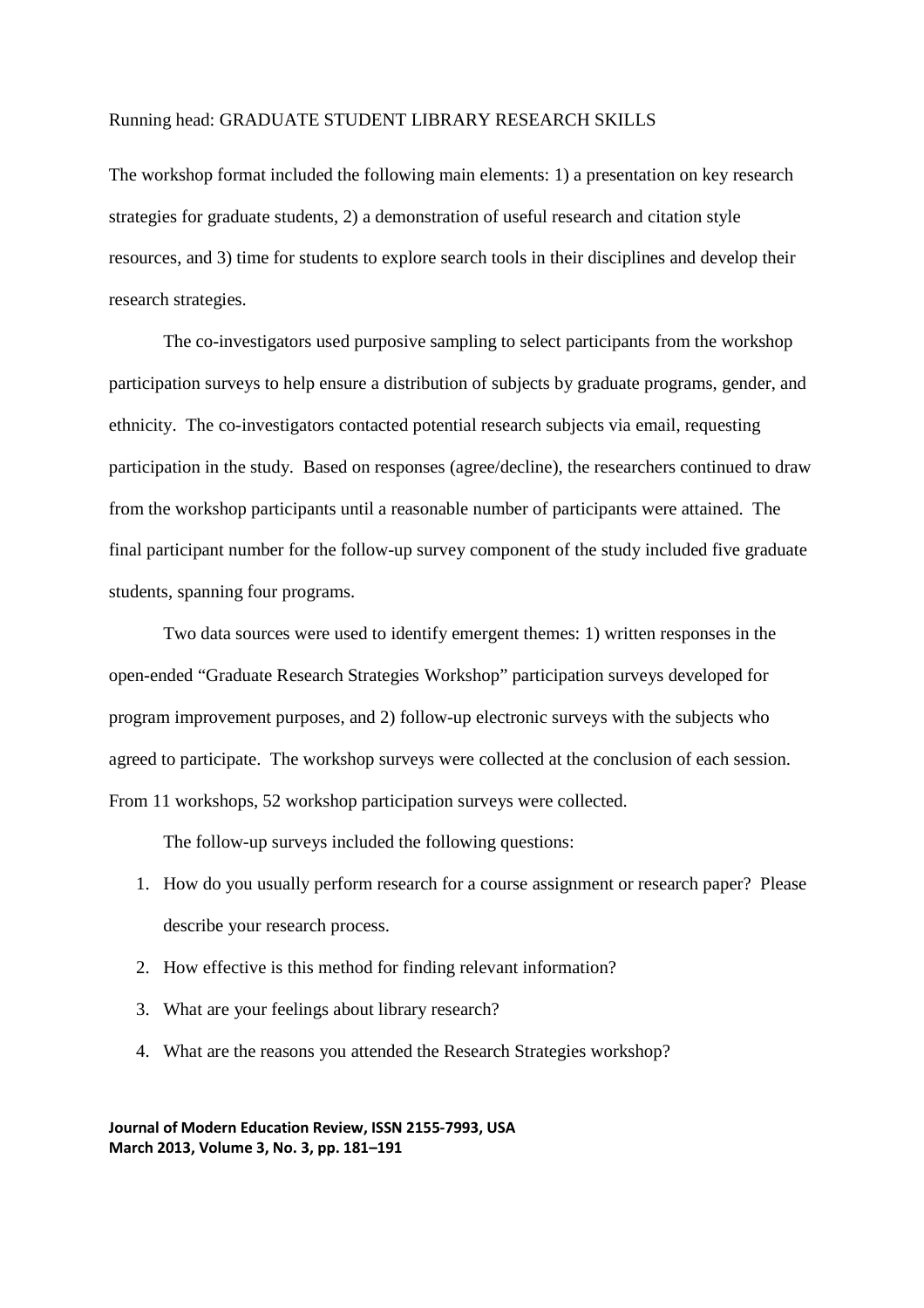- 5. Please describe any changes to your research process as a result of attending the Research Strategies workshop.
- 6. What resources or services should be offered to improve the research experience for graduate students?
- 7. Is there anything else you would like to share about your graduate education at CSU Stanislaus?

The co-investigators reviewed 52 workshop participation surveys and 5 follow-up surveys independently, developing a list of emerging themes and corresponding codes. The investigators reviewed their codes and themes together, agreeing on a final set of predominant emergent themes.

### **Results**

 Based on the responses in both the workshop and the follow-up surveys, the following themes emerged. The themes fell into two categories: gains/benefits of workshop participation, and recommendations from the student/participant perspective.

# **Gains/Benefits**

Students described gains/benefits from their workshop participation in the following categories: efficiency, confidence, and specific information literacy skills.

# **Efficiency**

**Journal of Modern Education Review, ISSN 2155-7993, USA March 2013, Volume 3, No. 3, pp. 181–191** Overwhelmingly, students reported feeling more efficient in their capacity to engage in research projects that require the use of library resources: "[The librarian] taught me how to search for information effectively and efficiently. [I] learned to critically evaluate the information retrieved." In addition, "The little tips/helpers have reduced the time I spent looking for particular subjects. It has made me more efficient in using my research time." Another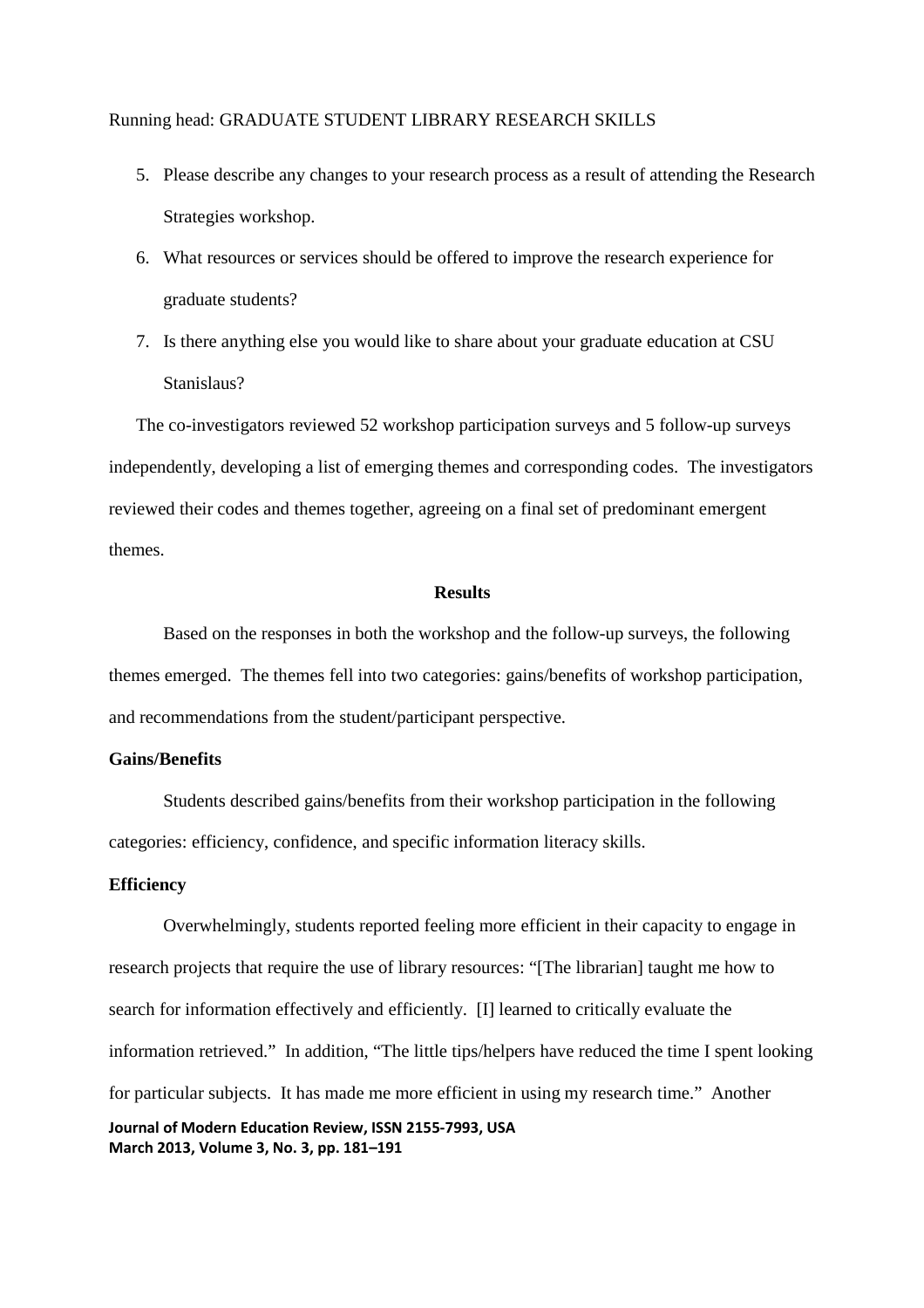student added: "I had never searched under the 'subject' heading before; doing so now saves me a lot of time and fruitless searching."

One student addressed the improvement of database searching skills in a survey response: "I have learned how to narrow down my research and focus on my topic. I also learned about new databases that I have not used before."

What did graduate students find most useful about the library research strategies workshops? "Acquisition of more effective search skills! I learned more about databases that would help my research that I may have not looked at before." A doctoral student responded, "How to find alternate subject terms in online thesaurus," summarizing, "I learned research strategies that would definitely help me write my dissertation."

To at least one student, information-seeking behavior was positively affected through instruction in the use of specific database features: "Great direction on how to get started on the literature review – especially: utilizing [the] online database thesaurus; utilizing reliable Internet search engines and subject directories."

# **Confidence.**

 Another predominant theme was the impact of participation in the library research strategies workshop on students' self-perception of confidence. The increased knowledge and skills gained from the workshop participation made students feel more confident, and even more importantly, made students feel more comfortable, and more likely, to seek additional librarian support. For example, one student "will feel more comfortable making an appointment with a librarian or calling for help."

**Journal of Modern Education Review, ISSN 2155-7993, USA March 2013, Volume 3, No. 3, pp. 181–191** The library offers several ways for students to receive assistance with the research process. "I have also used the after-hours librarian chat service, which is extremely helpful."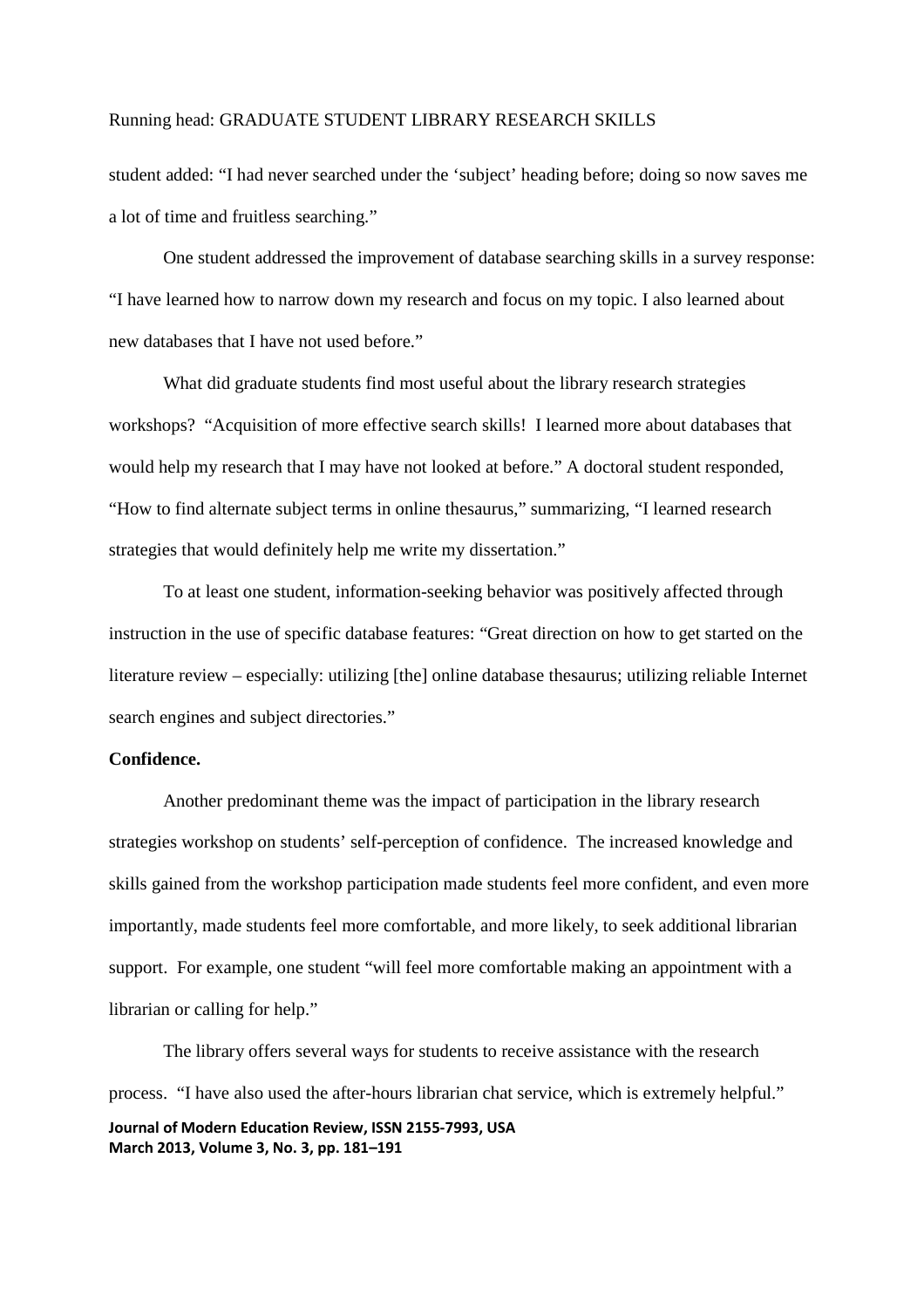Another student said: "Both departments offer workshops regularly, and the librarians are very helpful and knowledgeable as well." An additional survey response provided more detail:

I first learned about library resources my first semester at CSU Stan as an undergraduate when my teacher brought my whole class into the library and a librarian went over everything the library offered. It helped so much and I'm still thankful to this teacher for doing this.

Students who previously felt anxious about library research were more confident after learning how to find relevant information on their topics. One student said, "I was able to find articles/journals pertaining to my research. Learning how to use library resources helped me find useful information that I wasn't able to locate beforehand." Another student commented: "I feel more secure in my academic decisions, partly because I am learning to access information (through librarians, teachers, and online)."

### **Specific Information Literacy Skills**

 Several specific information literacy skills were identified as important skills that students deemed as valuable, and for which they had little or no previous knowledge or background. The specific knowledge and skills identified by participants as falling into this category featured the use of online resources, including the following:

- o Online databases
- o Database thesaurus of subject headings
- o Optimizing use of search terms unique to various databases
- o Database e-mail alerts
- o Database e-mail and save features for journal articles
- o Advanced search functions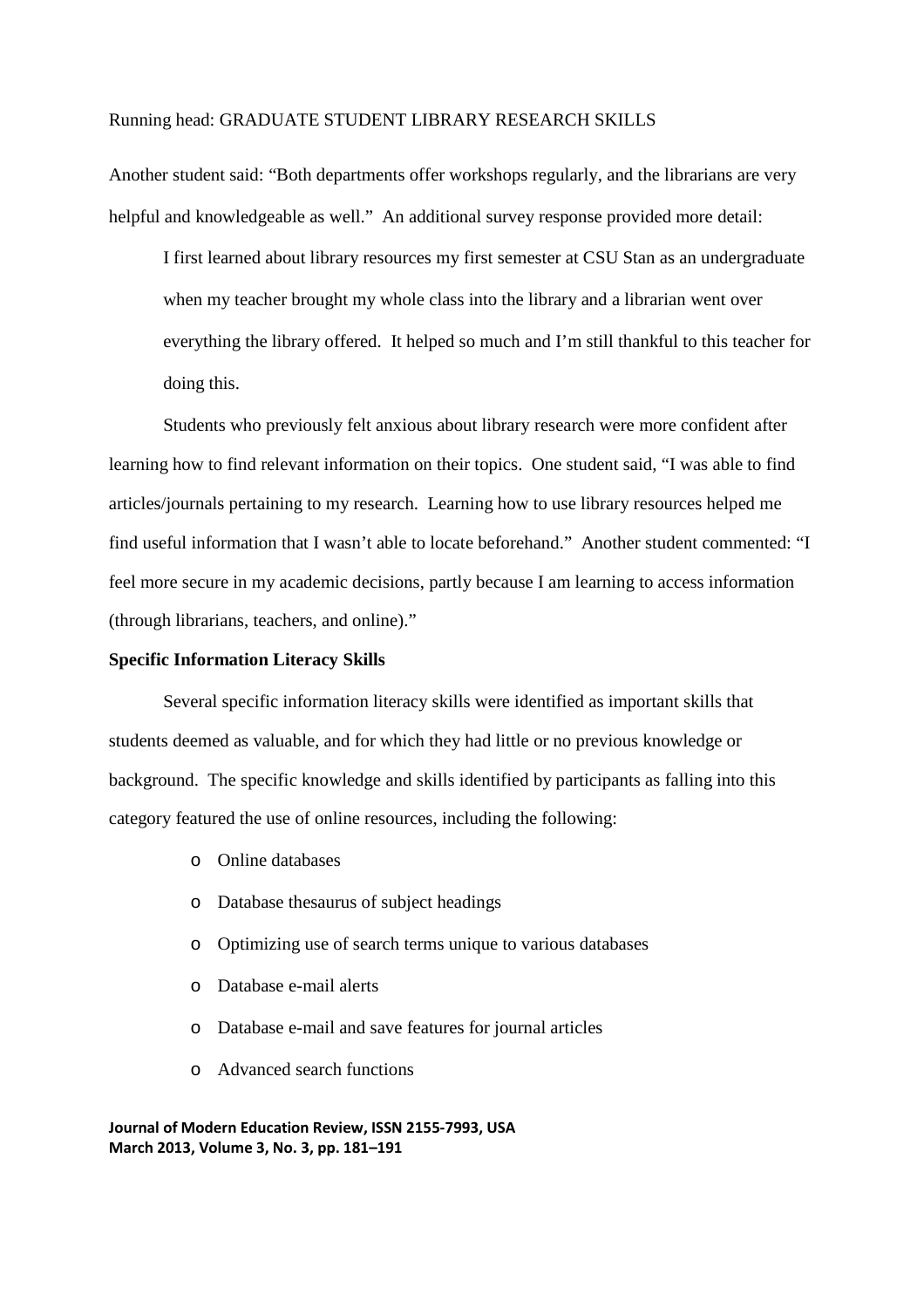- o Google Scholar search
- o Link+ catalog and electronic requests
- o WorldCat catalog
- o ProQuest Dissertations database
- o Interlibrary loan electronic requests
- o Personal cataloging system for thesis/dissertation research
- o EasyBib citation tool
- o Formatting support, especially related to appropriate citations
- o Copyright and fair use laws
- o How to effectively evaluate information
- o Learning about all the various forms of librarian support available to students, including the online chat option as well as face-to-face assistance.

# **Student/Participant Recommendations**

 In relation to needs of graduate students, three primary recommendations emerged from the participant surveys.

- 1) Students suggested that a library orientation/workshop/class be offered as a requirement at the beginning of every graduate program. Participants also suggested that it be embedded as a requirement in the undergraduate experience so students come to graduate school better prepared.
- 2) Students suggested that a course/workshop/class on how to write a thesis/dissertation be offered as a requirement in every graduate program.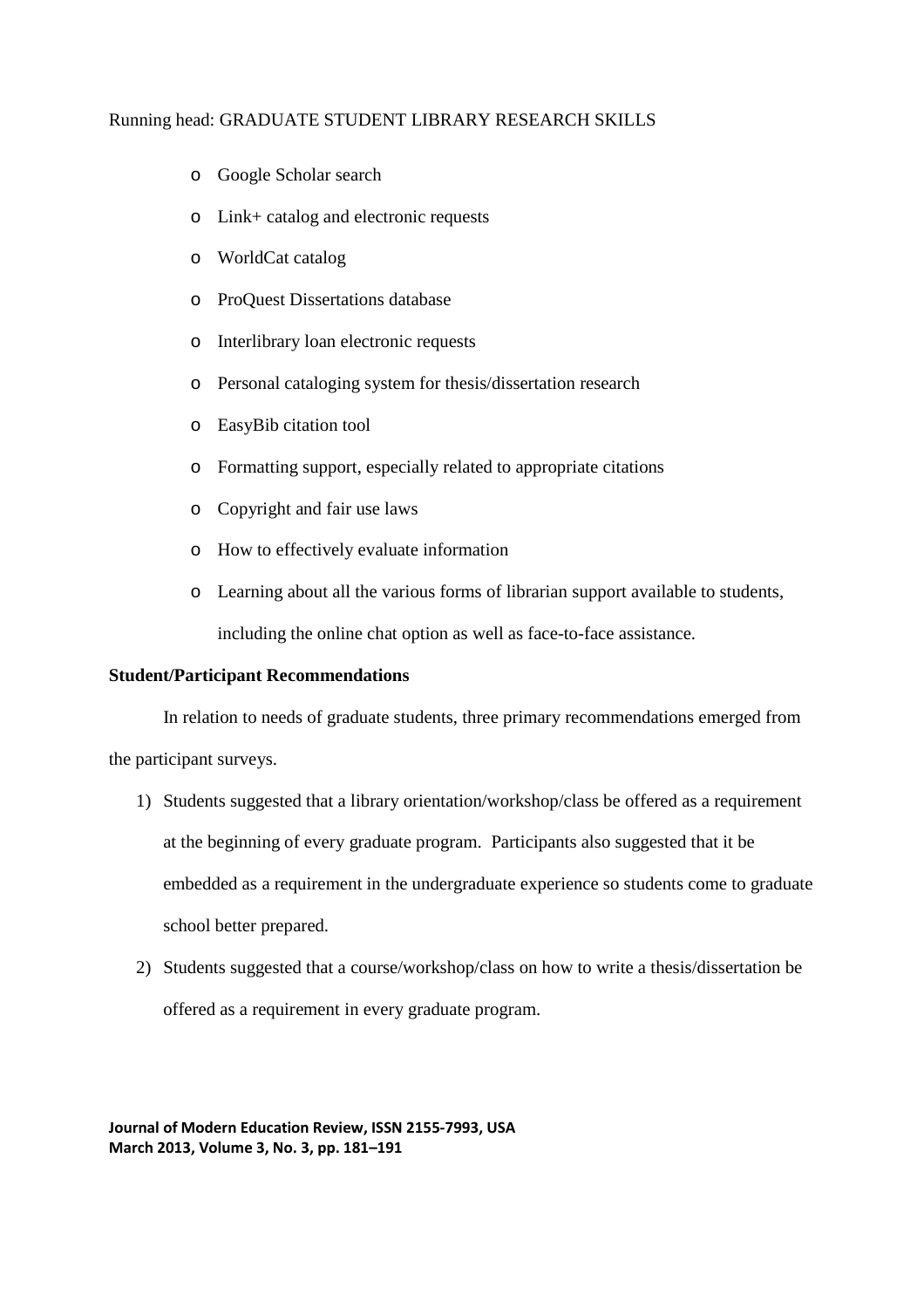3) Students overwhelmingly indicated a preference for online access to library materials versus physical materials only accessible in the library, such as paper materials and information on microfilm.

### **Discussion**

 Based on the findings of this study, best practices identified in the literature, as well as the *Information Literacy Competency Standards for Higher Education* developed by ACRL (2000), the investigators offer the following recommendations.

### **Library Resource Instruction for New Graduate Students**

Survey responses and student interviews provided librarians with ideas for improving the workshops. One participant suggested that the library offer a required two-day mini-course to inform new graduate students about library resources. Students are busy juggling multiple responsibilities including their families, careers, and graduate studies. It is difficult to ask them to find additional time in their schedules for another requirement that must be fulfilled. Based on findings from this study, it is recommended that graduate programs consider incorporating a library instruction requirement into their program delivery to help ensure that every graduate student has a strong foundation for successful library research.

One potential solution could be an online tutorial that orients new students to the library's resources and services. The tutorial can be made available to students when they log into their University's web-based course management system. A quiz might be required upon completion of the tutorial with the results being forwarded to the instructor or graduate program for verification. The approval of each graduate program will be needed before students can be required to access the tutorial.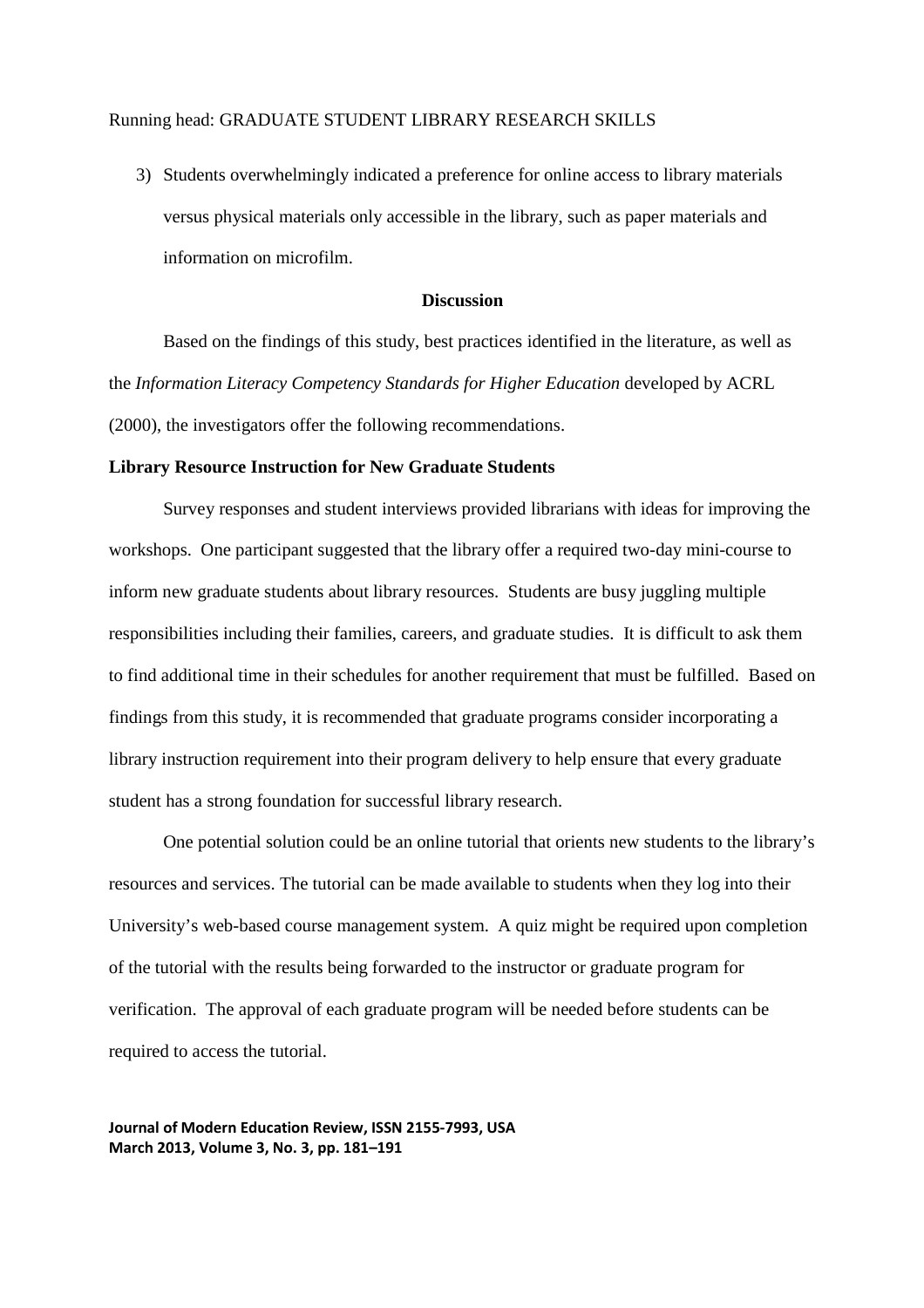### **Instruction in the Use of Subject Databases**

Several workshop participants asked for subject-specific instruction that focuses on the most comprehensive databases used for research in that discipline. History, biology, and social work were among the subjects mentioned in the student responses. One student was more specific in asking the library to offer a seminar on primary source research for graduate students in history.

In addition to the master's degree in library science, most of the librarians at CSU Stanislaus possess a second master's degree in a subject like history or education. Librarians are not subject specialists limited to assisting students and faculty in specific disciplines. Instead, librarians are generalists capable of assisting students to perform research in the most comprehensive databases for their subject area, and provide course-integrated information literacy instruction for classes from various disciplines.

In planning the workshops, librarians discussed whether to use a subject-specific approach or offer instruction that might be useful for graduate students possessing a wide range of experience with database searching. The library faculty wanted to help the greatest number of graduate students, so the workshops were open to any graduate students at CSU Stanislaus who wished to attend. As students identified their educational objectives at the beginning of the workshops, librarians featured examples of the most relevant resources for each student's discipline. In a workshop with limited attendance of only a few students, tailoring instruction to meet each student's need was very effective, according to the survey responses.

When a large group of students from different graduate programs attend a workshop, there may not be enough time to go into detail for each subject area. In that case, subject-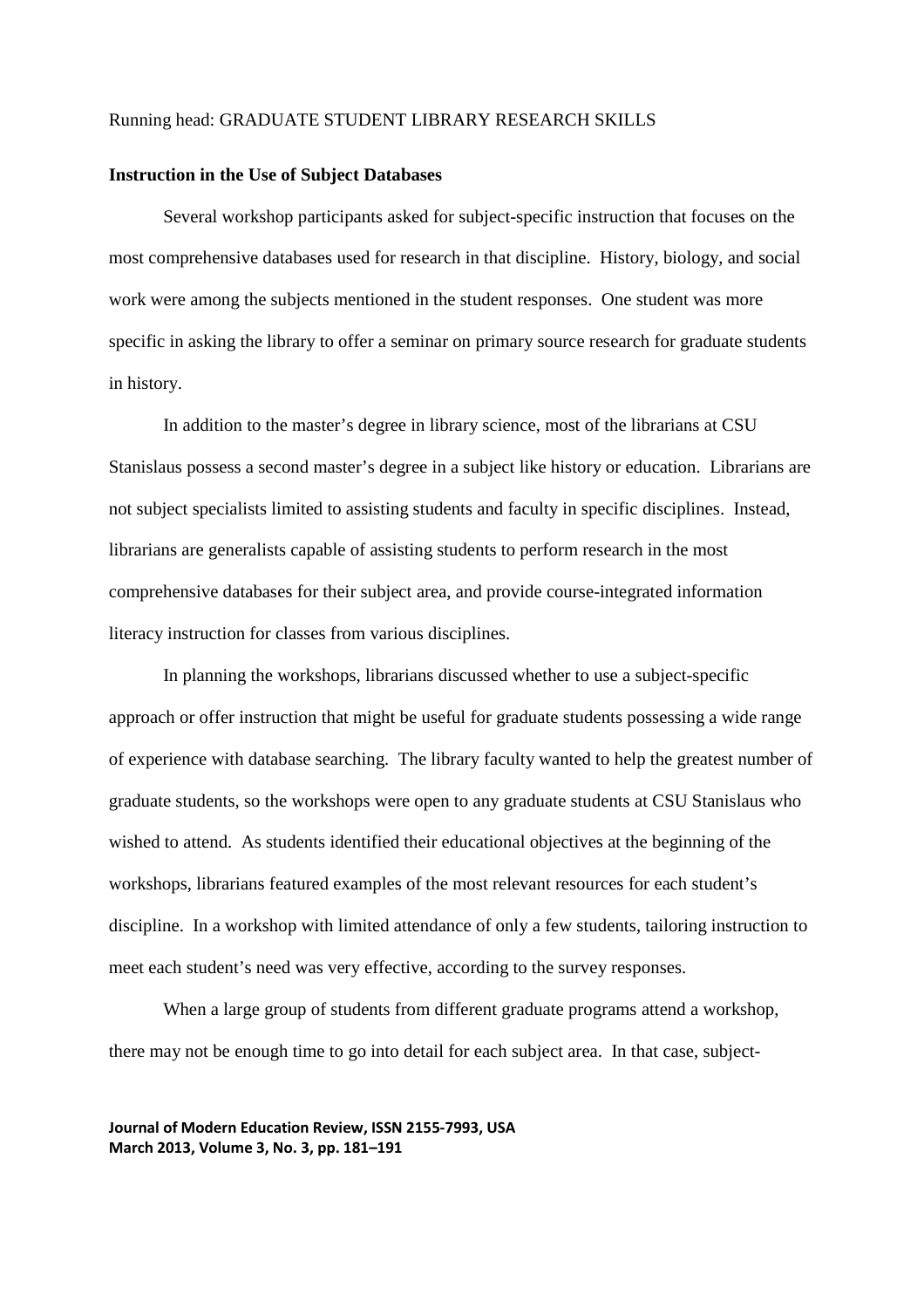specific workshops could be beneficial. Another benefit of the subject-specific approach is that specialized searches and resources can be presented.

#### **Collaboration with Teaching Faculty**

Collaboration with teaching faculty in graduate programs can aid librarians in developing content for students with specialized needs for information. Issues like scheduling conflicts and low attendance can be alleviated by gaining the faculty's trust and support for information literacy instruction for their students. Collaboration of the librarians and teaching faculty for information literacy instruction can lead to an improvement in the quality of student papers, theses, and dissertations. Students are better able to use relevant scholarly resources and adhere to the discipline's preferred citation style for documentation and formatting.

In addition to open workshops, information literacy instruction can be scheduled during the research methods courses in master's and doctoral programs. As an example, graduate students in the research methods courses in education at CSU Stanislaus receive two information literacy instructional sessions during the course. One session focuses on the use of databases for research. The second session affords students the opportunity to follow-up with additional questions on the research process after they have had a chance to search the databases for scholarly literature to support their class assignments. The second session also provides an orientation in the proper use of APA format for citing sources.

#### **Citation Style Workshops**

Librarians came up with several ideas to provide additional instruction to graduate students. One idea in response to student feedback was to offer hands-on citation style workshops so students could receive assistance at their point of need. Students were invited to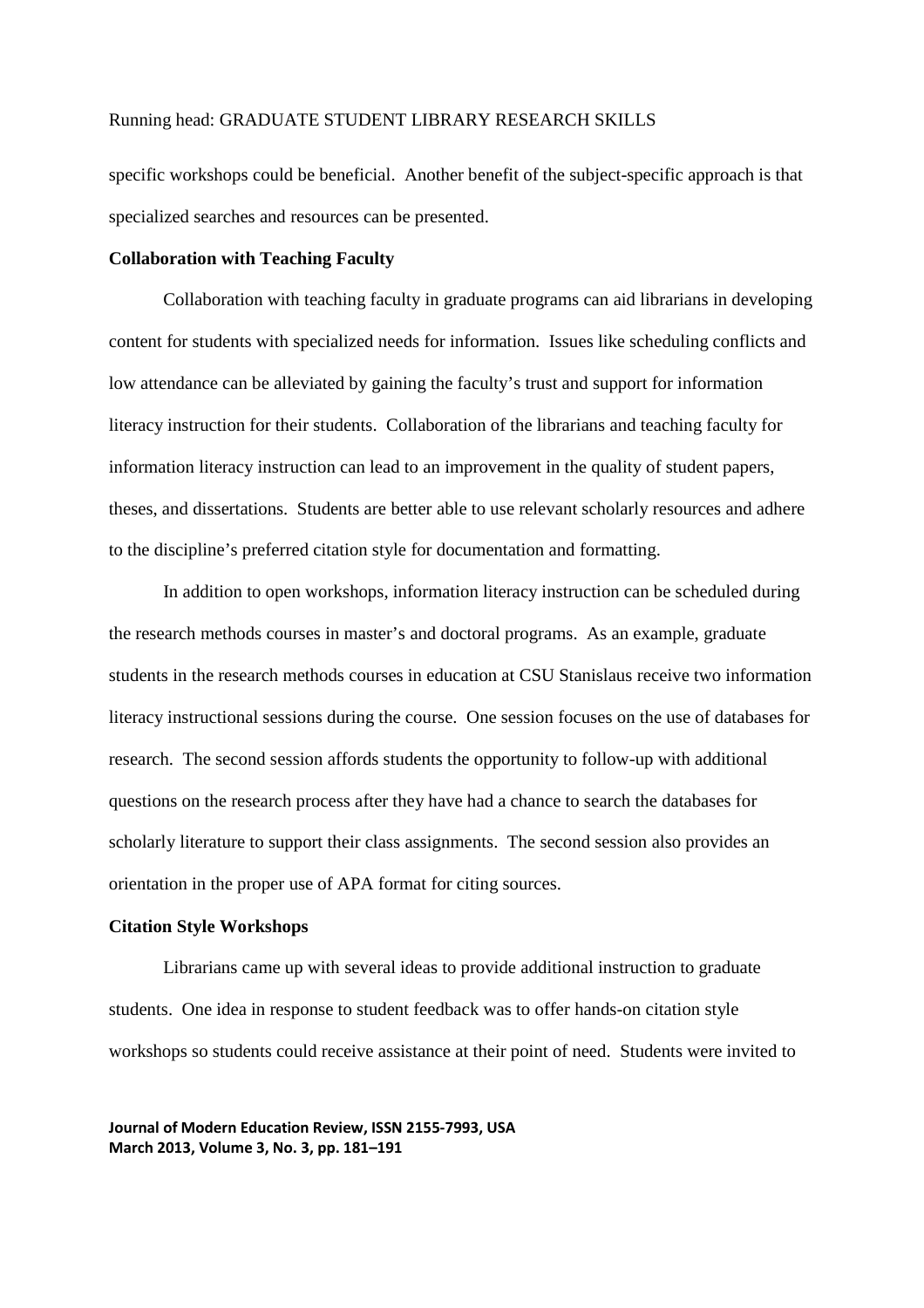bring the specific materials for which they had citation questions to the workshop. The librarian could then examine the materials and address each student's questions during the workshop.

Previously, the library offered a number of drop-in workshops each semester. Topics included utilizing specific databases like ERIC to find journal articles or citing sources using APA format. Students were provided with a certificate of completion for attending the workshops. In some cases, faculty members would require students to attend a workshop even if there was no research assignment for the class. The students did not benefit to the same extent as when they had a research assignment that required the use of the concepts learned.

In response to the student surveys, the library faculty offered two APA formatting workshops on a trial basis. Unfortunately, low attendance was still an issue as only two students attended. If students do not have a research assignment at the time the workshops are scheduled, they will probably not attend. Working more closely with the teaching faculty might help improve attendance by scheduling workshops at a time when students will need assistance.

# **Research Appointments**

In each library workshop at CSU Stanislaus, students are encouraged to schedule an appointment with a librarian. Based on the workshop attendance, individual appointments when students have a need for citation assistance may be the best option. Another option might be to schedule instruction in citation format in the research methods course for each cohort of a graduate program. This has been done on a systematic basis for the master's and doctoral programs in education with good results.

Students are also looking for other types of assistance. An example is one student's need for assistance in devising an organizational structure for the articles retrieved from the library's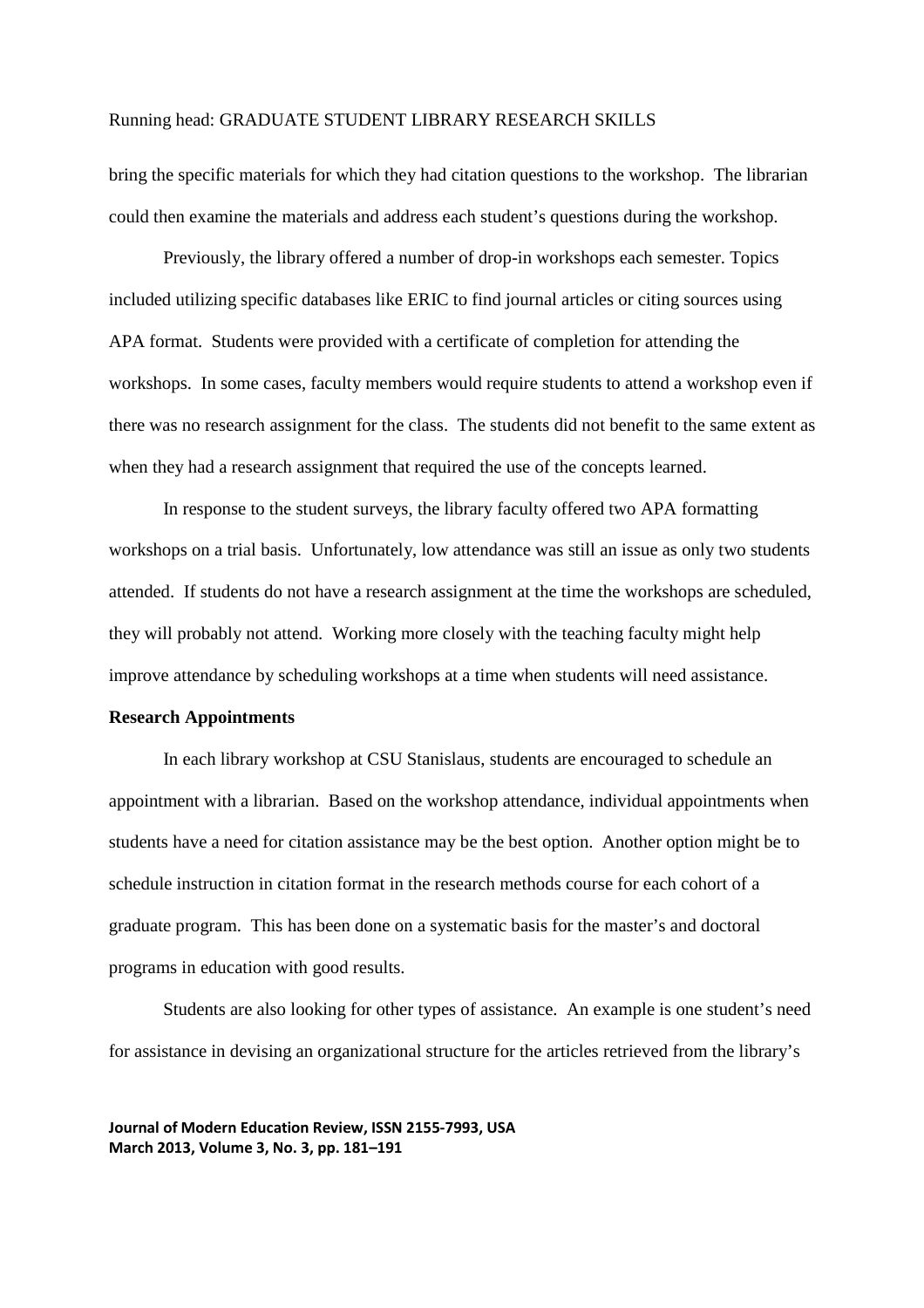databases. Whether a student uses a flash drive, laptop, e-mail, or paper folders, there is a need to be able to easily refer back to these research articles for a literature review.

Another student was having difficulty with reading their articles and extrapolating the key points to synthesize in a literature review. A third student needed specialized statistical research on their topic. A fourth student wanted to go through the process of placing an interlibrary loan request. Each of these students needed assistance for different reasons. Their previous experience in utilizing the library's resources for research varied. Emphasizing the benefits of one-on-one assistance for graduate students will alleviate some of the difficulties in trying to meet a wide variety of needs in a limited block of time. Individual attention will enhance learning for students with limited experience performing research or citing their sources using a specific style.

The library usually furnishes about 100 research appointments per year. In order to track how many research appointments are resulting from attendance at library workshop, the library will need to have students indicate whether they have attended a workshop when they request an appointment.

As a result of the workshops, a number of graduate students have had an opportunity to become acquainted with the librarian assigned to their discipline. Some students benefit from working with the same librarian on multiple occasions throughout their academic careers at CSU Stanislaus. Other students prefer to bypass the appointment request form and stop by the reference desk to consult with the librarian on duty when assistance is needed. One survey response included a statement that the content of the workshop overlapped with previous instruction in a graduate writing workshop. A potential solution is for the library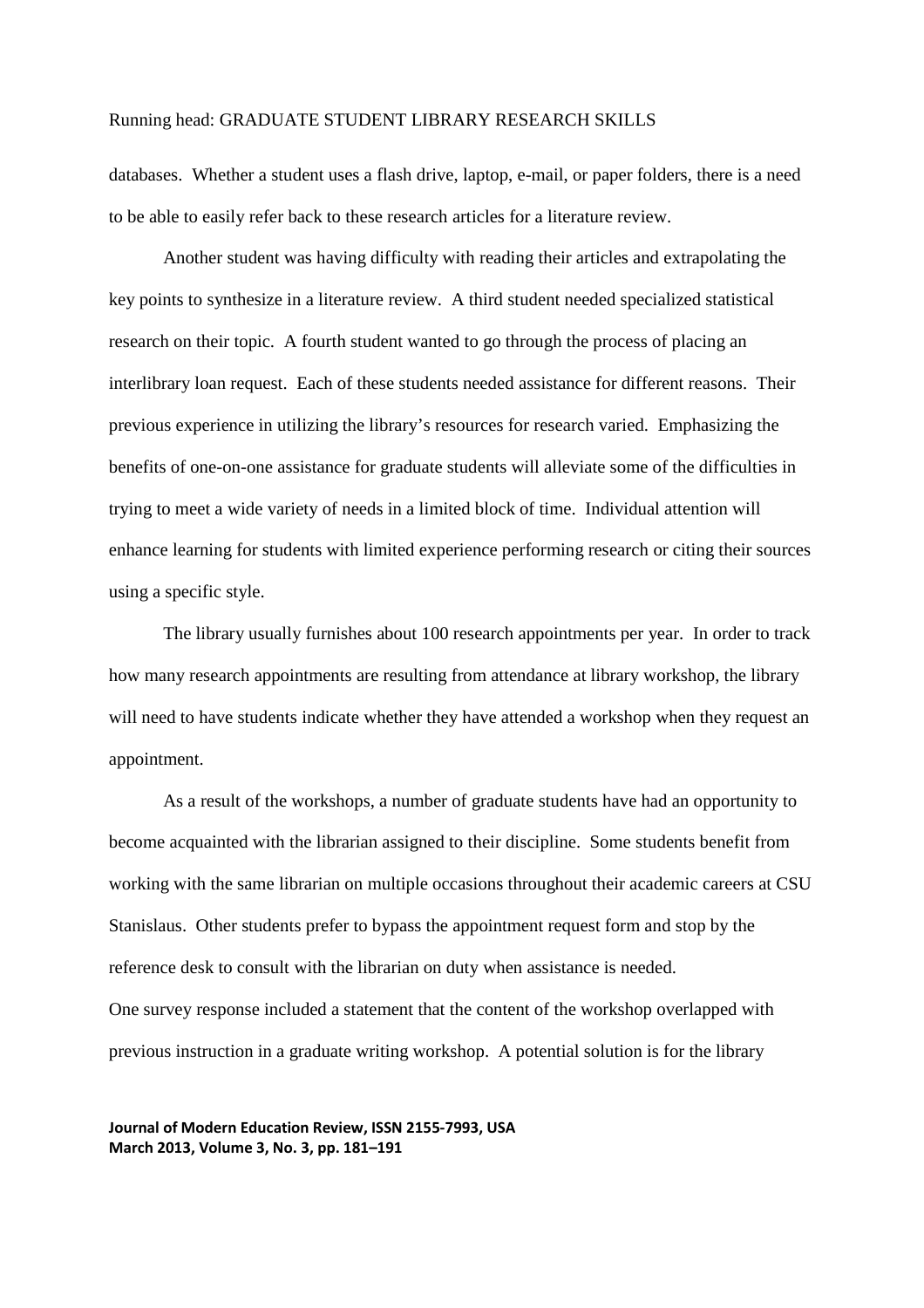faculty to coordinate the topics that will be presented at the research strategies workshops with faculty who teach other library workshops, such as formatting-focused workshops.

Graduate students who return to school after time away still feel like they should know how to perform research even if they have not searched in a database during their previous academic experience. The library workshops offer an opportunity for librarians to reach out to all graduate students who may feel uncomfortable asking for assistance, helping to alleviate some of their anxiety, ultimately supporting their academic success.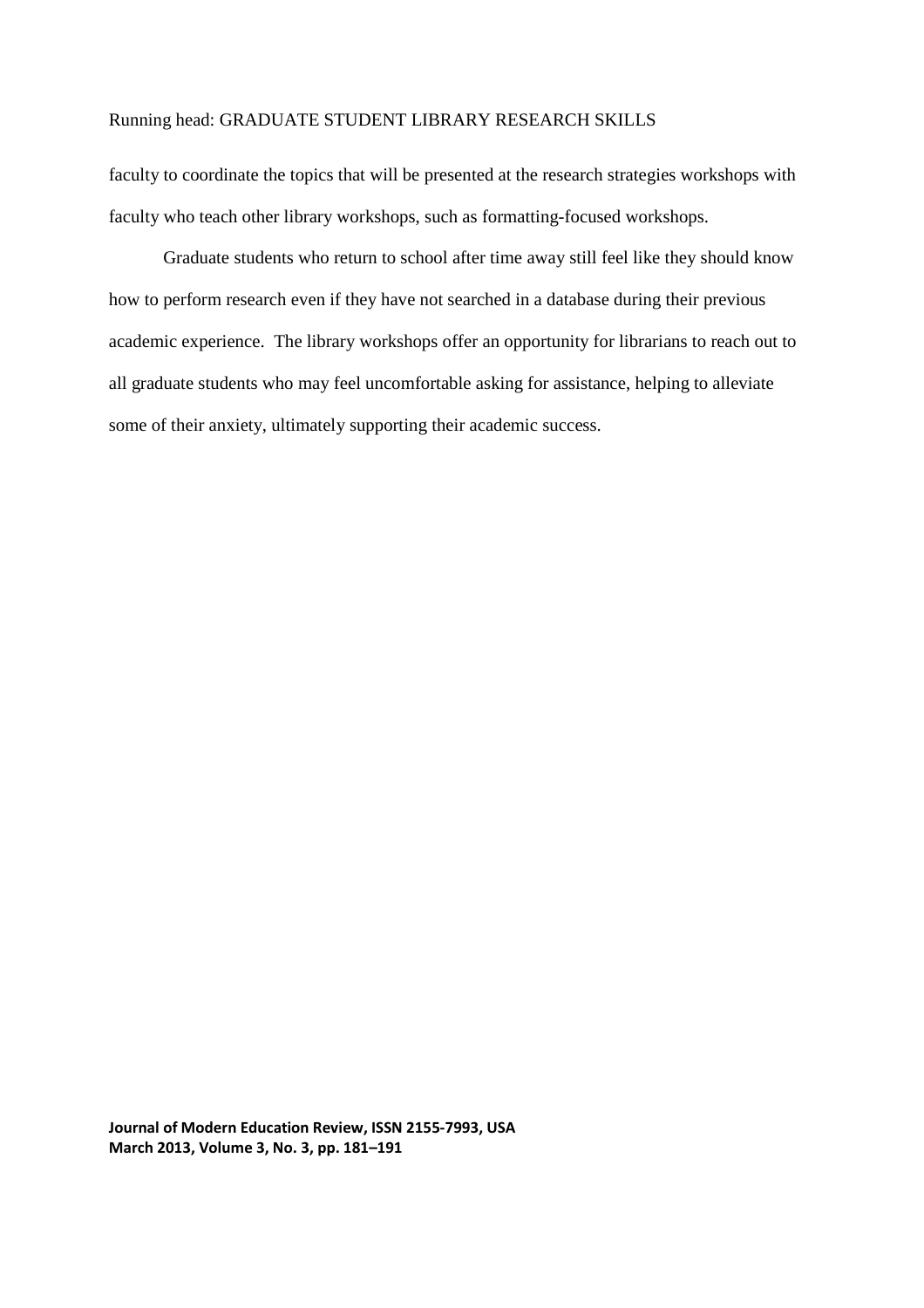#### References

Association of College and Research Libraries. (2000). *Information literacy competency standards for higher education*. Retrieved from http://www.ala.org/ala/acrl/acrlstandards/standards.pdf

Bellard, E. M. (2007). Information literacy needs of nontraditional graduate students in social work. *Research Strategies, 20*, 494–505. doi: 10.1016/j.resstr.2006.12.019

- Block, J. (2007). Library anxiety and the distance learning graduate student: A case study of Eastern Michigan University. *MLA Forum, 5*(3). Retrieved from http://www.mlaforum.org/volumeV/issue3/article5.html
- Blummer, B., Kenton, J. M., & Song, L. (2010). The design and assessment of a proposed library training unit for education graduate students. *Internet Reference Services Quarterly, 15*(4), 227–242. doi:10.1080/10875301.2010.526491
- Chu, S. K. W., & Law, N. (2007). Development of information search expertise: Postgraduates' knowledge of searching skills. *Portal: Libraries and the Academy, 7*(3), 295-316. doi:10.1353/pla.2007.0028
- Collins, K.M.T., & Veal, R.E. (2004). Off-campus adult learners' levels of library anxiety as a predictor of attitudes toward the Internet. *Library & Information Science Research 26*, 5–14. doi:10.1016/j.lisr.2003.11.002

**Journal of Modern Education Review, ISSN 2155-7993, USA** Emde, J. Z., Morris, S. E., & Claassen-Wilson, M. (2009). Testing an academic library Website for usability with faculty and graduate students. *Evidence Based Library and Information Practice,4*(4), 24-36. Retrieved from http://ejournals.library.ualberta.ca/index.php/EBLIP/article/view/6380/5863

**March 2013, Volume 3, No. 3, pp. 181–191**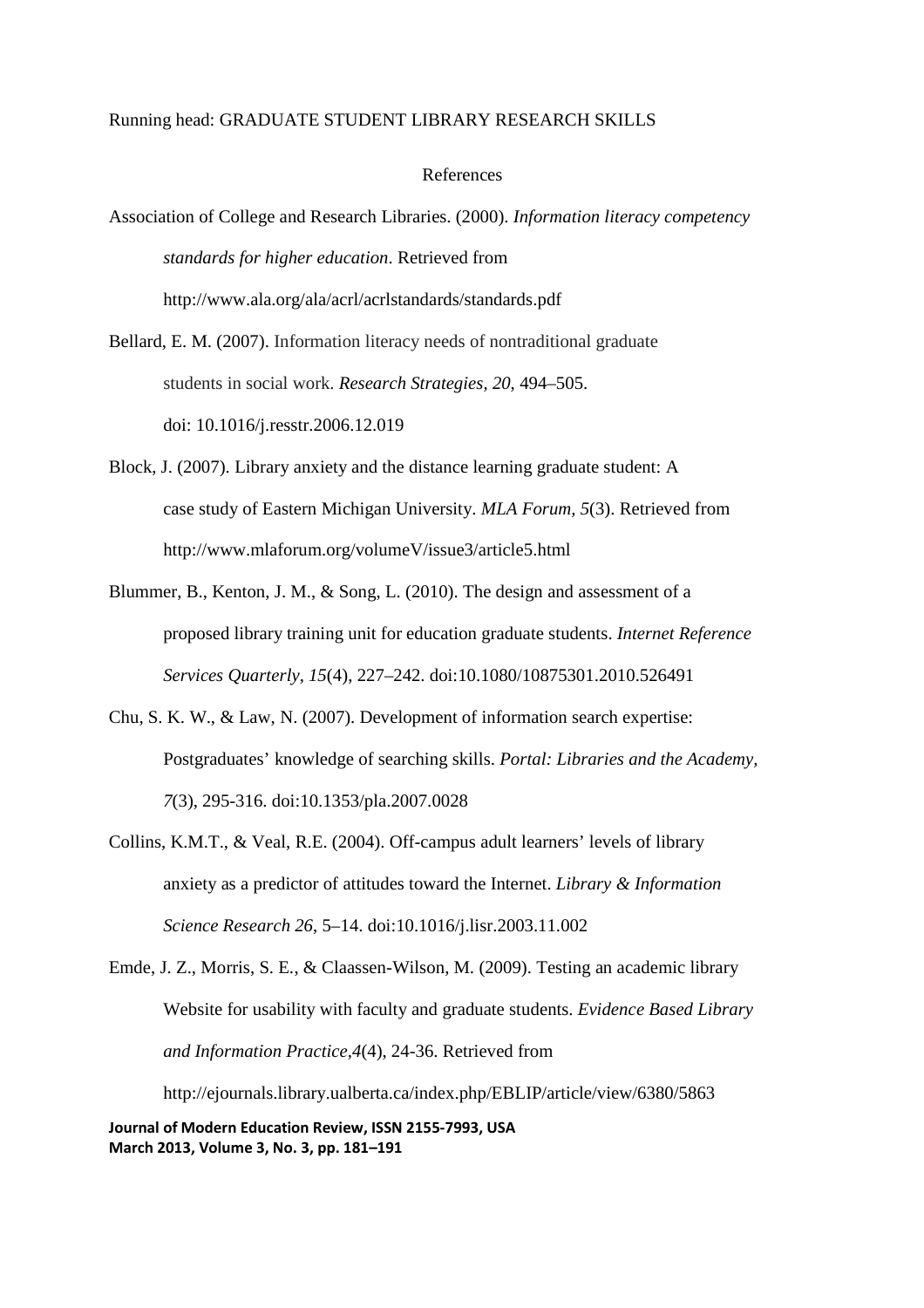Emmett, A., & Emde, J. (2007). Assessing information literacy skills using the ACRL standards as a guide. *Reference Services Review, 35*(2), 210-229. doi:10.1108/00907320710749146

- Fidzani, B. T. (1998). Information needs and information-seeking behaviour of graduate students at the University of Botswana. *Library Review, 47*(7), 329–340. Retrieved from Emerald database.
- Hoffman, K, Antwi-Nsiah, F., Feng, V., & Stanley, M. (2008). Library research skills: A needs assessment for graduate student workshops. *Issues in Science & Technology Librarianship, 53.* Retrieved from http://www.istl.org/08 winter/refereed1.html
- Jiao, Q. G., & Onwuegbuzie, A. J. (1998). Perfectionism and library anxiety among graduate students. *Journal of Academic Librarianship, 24*(4), 365-371. Retrieved from Academic Search Elite database.
- Jiao, Q. G., & Onwuegbuzie, A. J. (1999a). Is library anxiety important? *Library Review, 48*(6), 278-282. Retrieved from Emerald database.

Jiao, Q. G., & Onwuegbuzie, A. J. (1999b). Self-perception and library anxiety: An empirical study. *Library Review, 48*(3), 140-147. Retrieved from Emerald database.

Jiao, Q. G., & Onwuegbuzie, A. J. (2001). Library anxiety and characteristic strengths and weaknesses of graduate students' study habits. *Library Review, 50*(2), 73-80. Retrieved from Emerald database.

Kayongo, J., & Helm, C. (2010). Graduate students and the library: A survey of research practices and library use at the University of Notre Dame. *Reference & User*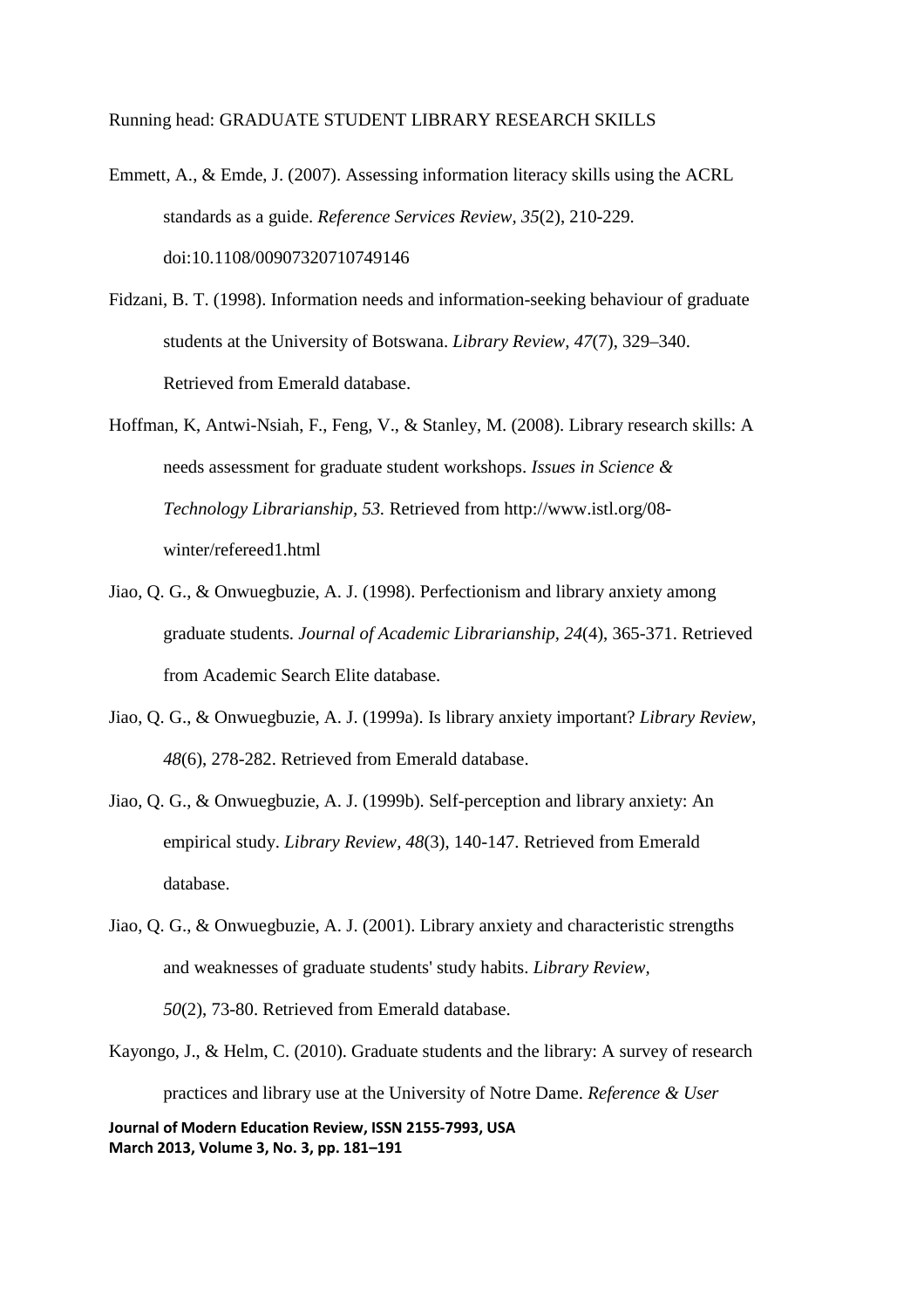*Services Quarterly, 49*(4), 341–349. Retrieved from Academic Search Elite database.

- Kim, J. (2009). Describing and predicting information-seeking behavior on the Web. *Journal of the American Society for Information Science and Technology, 60*(4), 679–693. doi:10.1002/asi.21035
- Korobili, S., Malliari, A., & Zapounidou, S. (2011). Factors that influence information-seeking behavior: The case of Greek graduate students. *Journal of Academic Librarianship, 37*(2), 155–165. doi:10.1016/j.acalib.2011.02.008
- Kuruppu, P. U., & Gruber, A. M. (2006). Understanding the information needs of academic scholars in agricultural and biological sciences. *Journal of Academic Librarianship, 32*(6), 609-623. doi:10.1016/j.acalib.2006.08.001
- Kwon, N., Onwuegbuzie, A. J., & Alexander, L. (2007). Critical thinking disposition and library anxiety: Affective domains on the space of information seeking and use in academic libraries. *College & Research Libraries*, *68*(3), 268-278. Retrieved from OmniFile Full Text Mega database.
- Lechner, D. L. (2007). Graduate student research instruction: Testing an interactive Web-based library tutorial for a health sciences database. *Research Strategies, 20*, 469–481. doi:10.1016/j.resstr.2006.12.017
- Lei, S. A. (2008). Factors changing attitudes of graduate school students toward an introductory research methodology course. *Education, 128*(4), 667-685. Retrieved from Academic Search Elite database.
- Miller, C. W., Chabot, M. D, & Messina, T. C. (2009). A student's guide to searching the literature using online databases. *American Journal of Physics, 77*(12), 1112-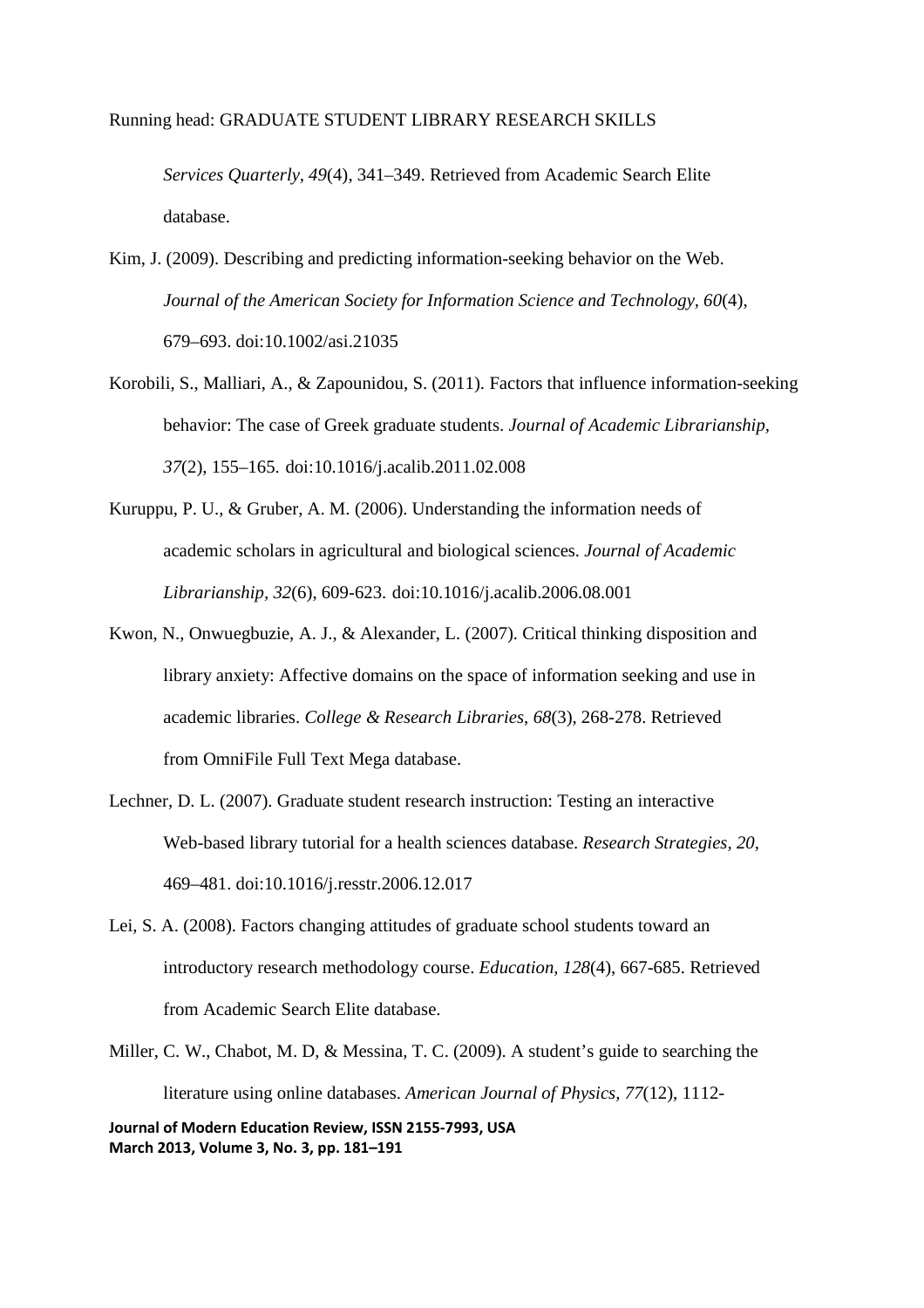1117. doi:10.1119/1.3213525

- Onwuegbuzie, A. J., & Jiao, Q. G. (1998). Understanding library anxious graduate students. *Library Review, 47*(4), 217-224. Retrieved from Emerald database.
- Onwuegbuzie, A. J., & Jiao, Q. G. (2000). I'll go to the library later: The relationship between academic procrastination and library anxiety. *College & Research Libraries*, *61*(1), 45-54. Retrieved from OmniFile Full Text Mega database.
- Onwuegbuzie, A. J., & Jiao, Q. G. (2004). Information search performance and research achievement: An empirical test of the expectation mediation model of library anxiety. *Journal of the American Society for Information Science and Technology, 55*(1), 41-54. doi:10.1002/asi.10342
- Perrett, V. (2004). Graduate information literacy skills: The 2003 ANU skills audit. *The Australian Library Journal, 53*(2). Retrieved from http://alia.org.au/publishing/alj/53.2/full.text/perrett.html
- Rempel, H. G. (2010). A longitudinal assessment of graduate student research behavior and the impact of attending a library literature review workshop. *College & Research Libraries, 71*(6), 532-547. Retrieved from OmniFile Full Text Mega database.
- Rempel, H. G., & Davidson, J. (2008). Providing information literacy instruction to graduate students through literature review workshops. *Issues in Science & Technology Librarianship, 53*. Retrieved from http://www.istl.org/08 winter/refereed2.html
- **Journal of Modern Education Review, ISSN 2155-7993, USA March 2013, Volume 3, No. 3, pp. 181–191** Shiri, A., & Revie, C. (2006). Query expansion behavior within a thesaurus-enhanced search environment: A user-centered evaluation. *Journal of the American Society*